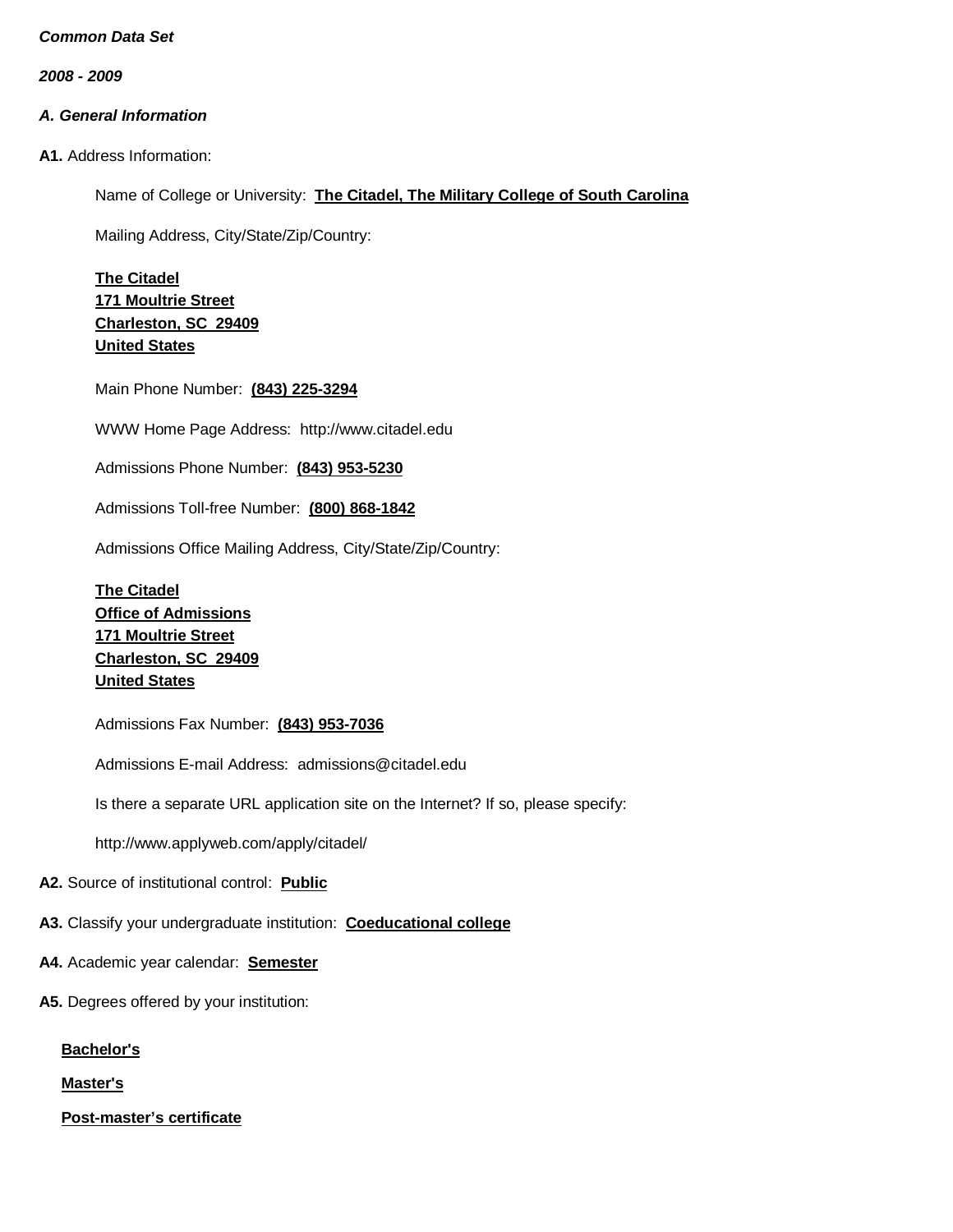## *B. Enrollment and Persistence*

**B1.** Institutional Enrollment Men and Women: Provide numbers of students for each of the following categories as of the institution's official fall reporting date or as of October 15, 2008.

|                                                        |             | <b>FULL-TIME</b> | <b>PART-TIME</b> |       |
|--------------------------------------------------------|-------------|------------------|------------------|-------|
|                                                        | Men         | Women            | <b>Men</b>       | Women |
| <b>Undergraduates</b>                                  |             |                  |                  |       |
| Degree-seeking, first-time freshmen                    | 564         | 43               | 0                | 0     |
| Other first-year, degree-seeking                       | 63          | 3                | 1                | 0     |
| All other degree-seeking                               | 1,409       | 90               | 56               | 12    |
| Total degree-seeking                                   | 2,036       | 136              | 57               | 12    |
| All other undergraduates enrolled in<br>credit courses | $\mathbf 0$ | $\mathbf 0$      | $\overline{7}$   | 40    |
| <b>Total undergraduates</b>                            | 2,036       | 136              | 64               | 52    |
| <b>First-professional</b>                              |             |                  |                  |       |
| First-time, first-professional students                | $\mathbf 0$ | $\mathbf 0$      | 0                | 0     |
| All other first-professionals                          | $\mathbf 0$ | 0                | 0                | 0     |
| <b>Total first-professional</b>                        | $\bf{0}$    | $\mathbf 0$      | $\pmb{0}$        | 0     |
| <b>Graduate</b>                                        |             |                  |                  |       |
| Degree-seeking, first-time                             | 21          | 41               | 55               | 68    |
| All other degree-seeking                               | 37          | 84               | 181              | 297   |
| All other graduates enrolled in credit<br>courses      | $\mathbf 0$ | $\mathbf 0$      | 67               | 189   |
| <b>Total graduate</b>                                  | 58          | 125              | 303              | 554   |

Total all undergraduates: **2,288**

Total all graduate and professional students: **1,040**

GRAND TOTAL ALL STUDENTS: **3,328**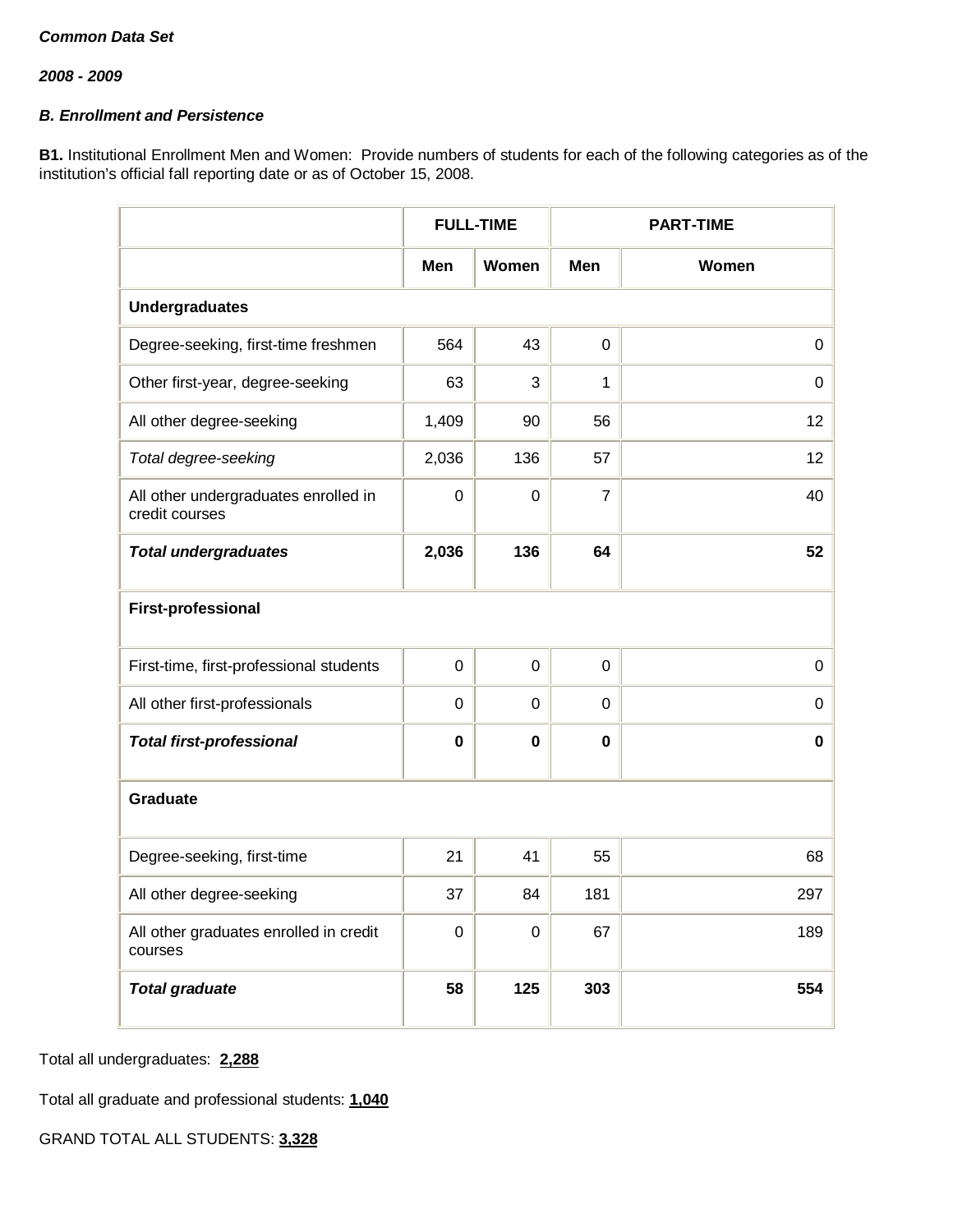### *2008 - 2009*

**B2.** Enrollment by Racial/Ethnic Category: Provide numbers of undergraduate students for each of the following categories as of the institution's official fall reporting date or as of October 15, 2008.

|                                   | Degree-seeking First-time First year | Degree-seeking<br><b>Undergraduates</b> |
|-----------------------------------|--------------------------------------|-----------------------------------------|
| Nonresident aliens                | 6                                    | 32                                      |
| Black, non-Hispanic               | 55                                   | 158                                     |
| American Indian or Alaskan Native | $\,6\,$                              | 15 <sub>15</sub>                        |
| Asian or Pacific Islander         | 14                                   | 67                                      |
| Hispanic                          | 29                                   | 96                                      |
| White, non-Hispanic               | 493                                  | 1,864                                   |
| Race/ethnicity unknown            | 4                                    | 9                                       |
| <b>Total</b>                      | 607                                  | 2,241                                   |

### **Persistence**

**B3.** Number of degrees awarded by your institution from July 1, 2007, to June 30, 2008:

Bachelors degrees: **467**

Masters degrees: **214**

Post-masters certificates: **7**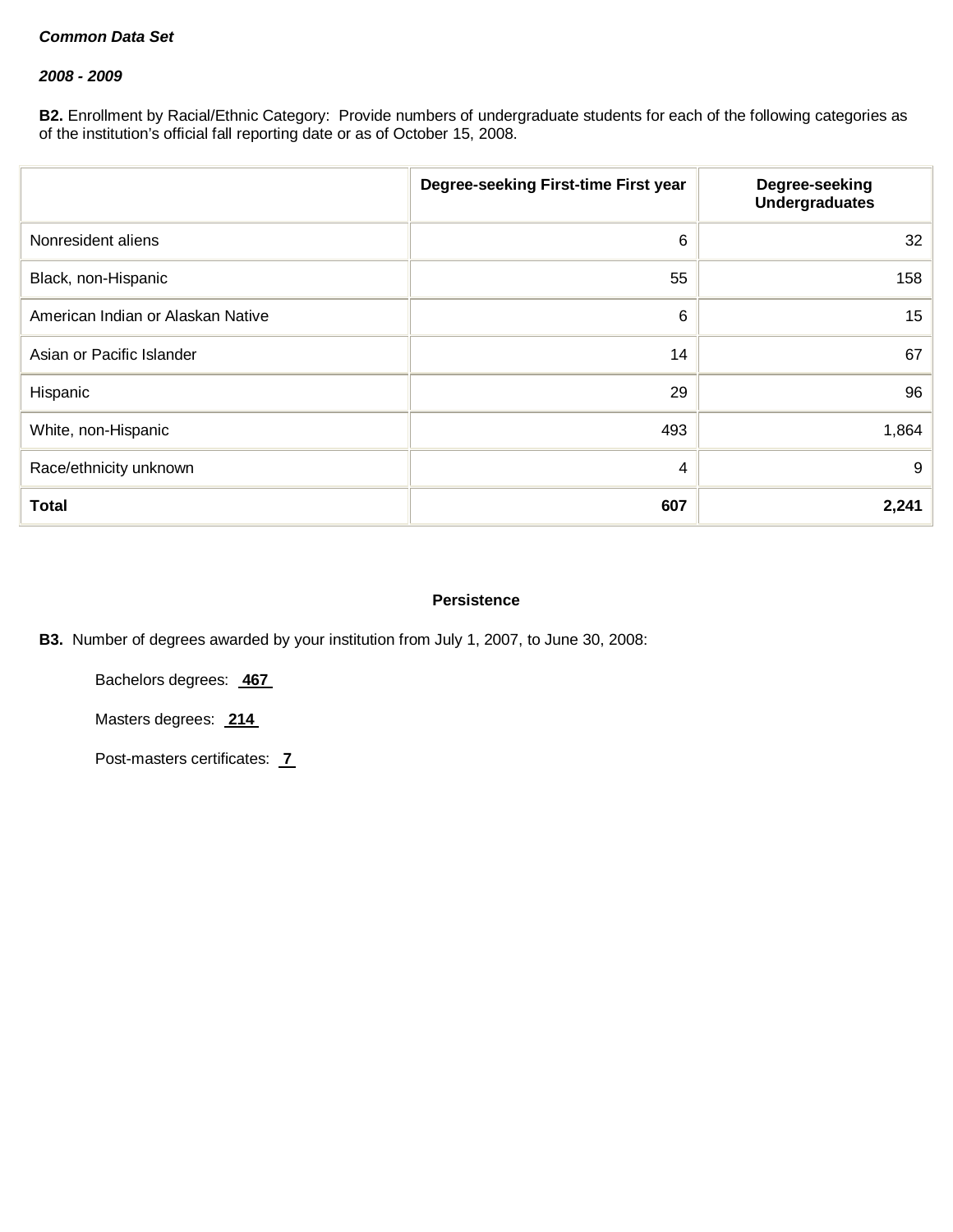#### **Graduation Rates**

The items in this section correspond to data elements collected by the IPEDS Web-based Data Collection System's Graduation Rate Survey (GRS). For complete instructions and definitions of data elements, see the IPEDS GRS instructions and glossary on the 2008 Web-based survey.

### **For Bachelor's or Equivalent Programs**

Report for the cohort of full-time first-time bachelor's (or equivalent) degree-seeking undergraduate students who entered in fall 2001. Include in the cohort those who entered your institution during the summer term preceding fall 2001.

**B4.** Initial 2001 cohort of first-time, full-time bachelor's (or equivalent) degree-seeking undergraduate students; total all students: **570**

**B5.** Of the initial 2001 cohort, how many did not persist and did not graduate for the following reasons: deceased, permanently disabled, armed forces, foreign aid service of the federal government, or official church missions; total allowable exclusions: **6**

**B6.** Final 2001 cohort, after adjusting for allowable exclusions: **564** (Subtract question B5 from question B4)

**B7.** Of the initial 2001 cohort, how many completed the program in four years or less (by August 31, 2005): **334**

**B8.** Of the initial 2001 cohort, how many completed the program in more than four years but in five years or less (after August 31, 2005 and by August 31, 2006): **27**

**B9.** Of the initial 2001 cohort, how many completed the program in more than five years but in six years or less (after August 31, 2006 and by August 31, 2007): **7**

**B10**. Total graduating within six years (sum of questions B7, B8, and B9): **368**

**B11.** Six-year graduation rate for 2001 cohort (question B10 divided by question B6): **65 %**

#### **Retention Rates**

Report for the cohort of all full-time, first-time bachelor's (or equivalent) degree-seeking undergraduate students who entered in fall 2007 (or the preceding summer term). The initial cohort may be adjusted for students who departed for the following reasons: death, permanent disability, or service in the armed forces, foreign aid service of the federal government or official church missions. No other adjustments to the initial cohort should be made.

**B22.** For the cohort of all full-time bachelor's (or equivalent) degree-seeking undergraduate students who entered your institution as freshmen in fall 2007 (or the preceding summer term), what percentage was enrolled at your institution as of the date your institution calculates its official enrollment in fall 2008? **84 %**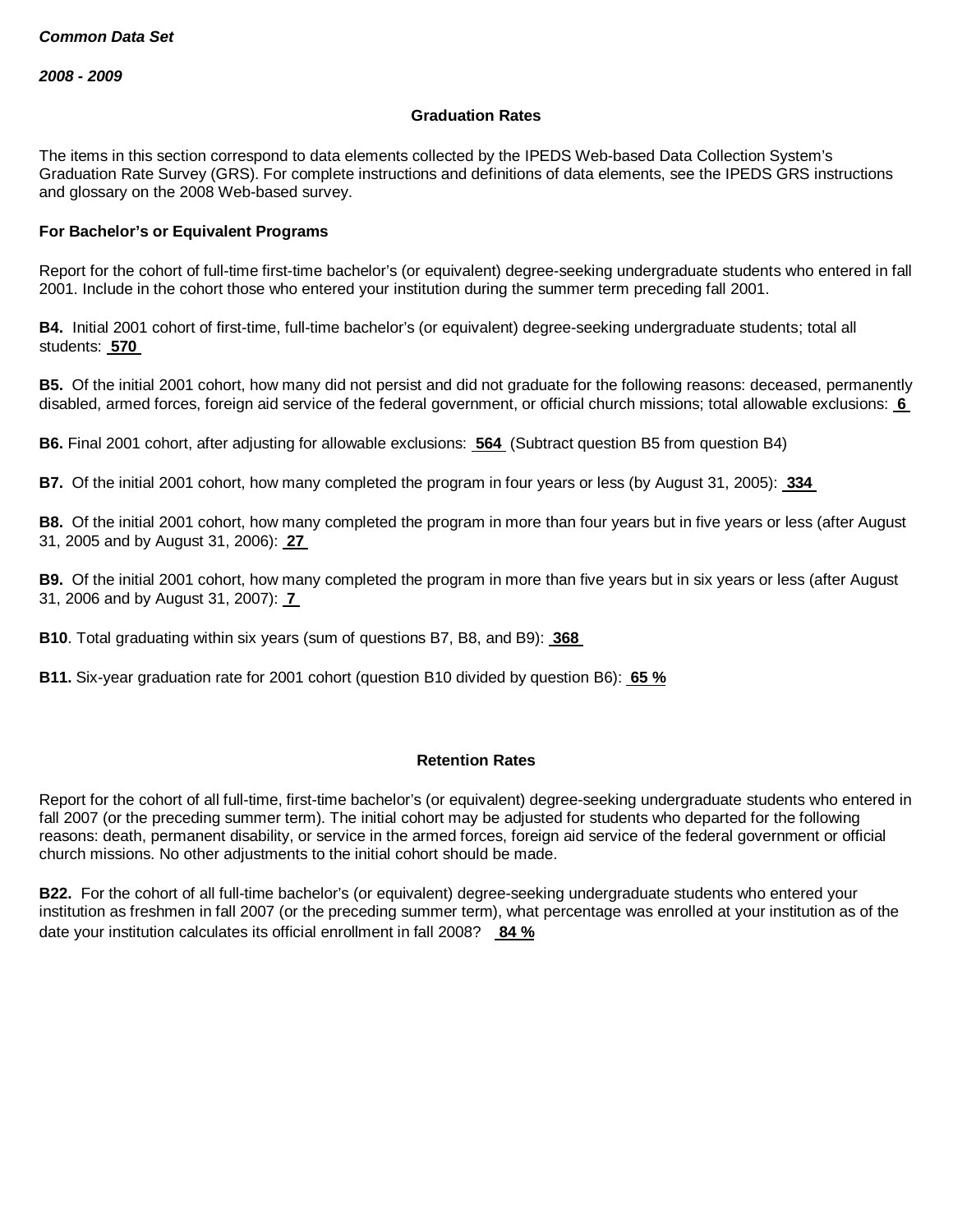## *C. First-Time, First-Year (Freshman) Admission*

## **Applications**

**C1.** First-time, first-year (freshman) students**:** Provide the number of degree-seeking, first-time, first-year students who applied, were admitted, and enrolled (full- or part-time) in fall 2008. Include early decision, early action, and students who began studies during summer in this cohort. Applicants should include only those students who fulfilled the requirements for consideration for admission (i.e., who completed actionable applications) and who have been notified of one of the following actions: admission, nonadmission, placement on waiting list, or application withdrawn (by applicant or institution). Admitted applicants should include wait-listed students who were subsequently offered admission.

Total first-time, first-year (freshman) men who applied: **1,809**

Total first-time, first-year (freshman) women who applied: **215**

Total first-time, first-year (freshman) men who were admitted: **1,354**

Total first-time, first-year (freshman) women who were admitted: **167**

Total full-time, first-time, first-year (freshman) men who enrolled: **564**

Total part-time, first-time, first-year (freshman) men who enrolled: **0**

Total full-time, first-time, first-year (freshman) women who enrolled: **43**

Total part-time, first-time, first-year (freshman) women who enrolled: **0**

**C2.** Freshman wait-listed students (students who met admission requirements but whose final admission was contingent on space availability):

Do you have a policy of placing students on a waiting list? **Yes**

## **Admission Requirements**

**C3.** High school completion requirement:

Check the appropriate box to identify your high school completion requirement for degree-seeking entering students:

## **High school diploma is required and GED is accepted**

**C4.** Does your institution require or recommend a general college-preparatory program for degree-seeking students?

 **Require**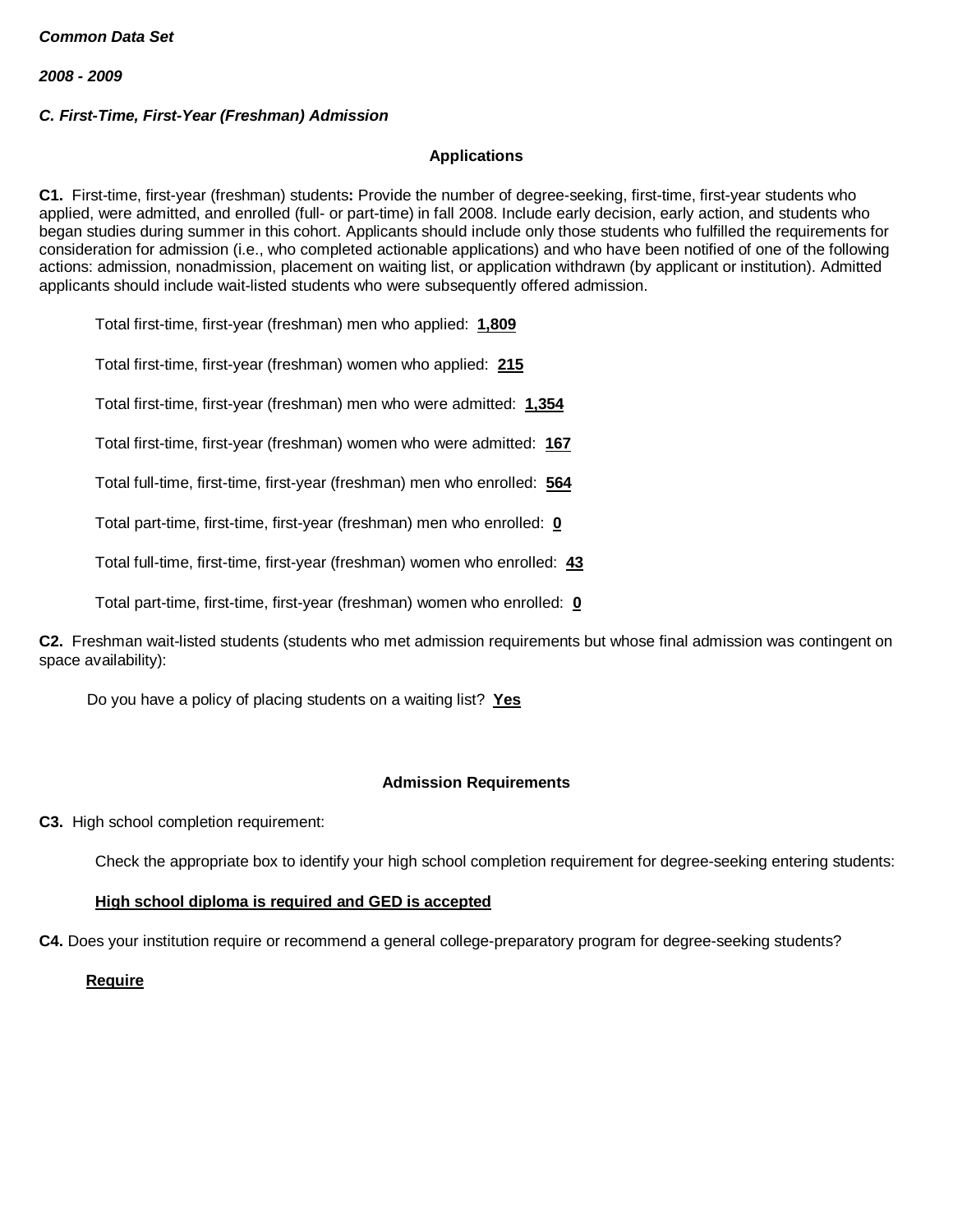### *2008 - 2009*

**C5.** Distribution of high school units required and/or recommended: Specify the distribution of academic high school course units required and/or recommended of all or most degree-seeking students using Carnegie units (one unit equals one year of study or its equivalent). If you use a different system for calculating units, please convert.

|                                  | <b>Units Required</b> | <b>Units Recommended</b> |
|----------------------------------|-----------------------|--------------------------|
| Total academic units             | 20                    |                          |
| English                          | $\overline{4}$        |                          |
| <b>Mathematics</b>               | $\mathbf{3}$          | 4                        |
| Science                          | 3                     |                          |
| Of these, units that must be lab | 3                     |                          |
| Foreign language                 | $\overline{2}$        |                          |
| Social studies                   | $\overline{2}$        |                          |
| History                          |                       |                          |
| Academic electives               | 4                     |                          |
| Other: PE or ROTC                |                       |                          |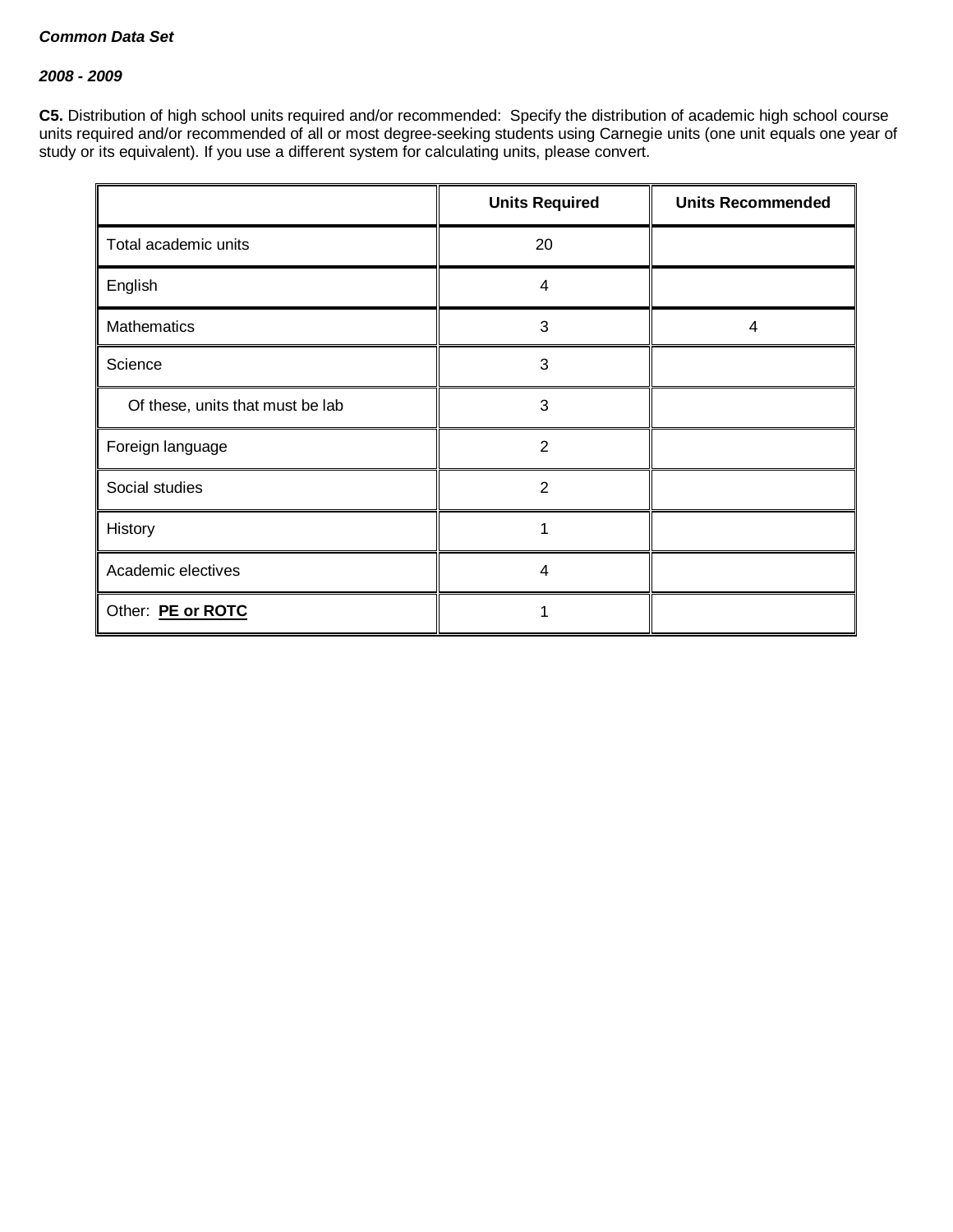### **Basis for Selection**

**C6.** Do you have an open admission policy, under which virtually all secondary school graduates or students with GED equivalency diplomas are admitted without regard to academic record, test scores, or other qualifications? **No**

**C7.** Relative importance of each of the following academic and nonacademic factors in your first-time, first-year, degreeseeking (freshman) admission decisions.

|                                   | <b>Very Important</b> | Important                 | <b>Considered</b>         | <b>Not</b><br><b>Considered</b> |
|-----------------------------------|-----------------------|---------------------------|---------------------------|---------------------------------|
| <b>Academic</b>                   |                       |                           |                           |                                 |
| Rigor of secondary school record  |                       | $\pmb{\mathsf{X}}$        |                           |                                 |
| Class rank                        |                       |                           | $\pmb{\chi}$              |                                 |
| Academic GPA                      | $\pmb{\chi}$          |                           |                           |                                 |
| Standardized test scores          | $\pmb{\chi}$          |                           |                           |                                 |
| <b>Application Essay</b>          |                       |                           |                           | $\boldsymbol{\mathsf{X}}$       |
| Recommendation                    |                       |                           | $\pmb{\chi}$              |                                 |
|                                   |                       |                           |                           |                                 |
| <b>Nonacademic</b>                |                       |                           |                           |                                 |
| Interview                         |                       |                           | $\pmb{\chi}$              |                                 |
| <b>Extracurricular activities</b> |                       | $\pmb{\chi}$              |                           |                                 |
| Talent/ability                    |                       | $\boldsymbol{\mathsf{X}}$ |                           |                                 |
| Character/personal qualities      |                       | $\pmb{\mathsf{X}}$        |                           |                                 |
| First generation                  |                       |                           | $\boldsymbol{\mathsf{X}}$ |                                 |
| Alumni/ae relation                |                       |                           | X                         |                                 |
| Geographical residence            |                       |                           | X                         |                                 |
| State residency                   |                       | $\pmb{\mathsf{X}}$        |                           |                                 |
| Religious affiliation/commitment  |                       |                           |                           | $\pmb{\mathsf{X}}$              |
| Racial/ethnic status              |                       |                           |                           | $\mathbf{x}$                    |
| Volunteer work                    |                       |                           | $\pmb{\mathsf{X}}$        |                                 |
| Work experience                   |                       |                           |                           | $\mathbf x$                     |
| Level of applicant's interest     | $\pmb{\mathsf{X}}$    |                           |                           |                                 |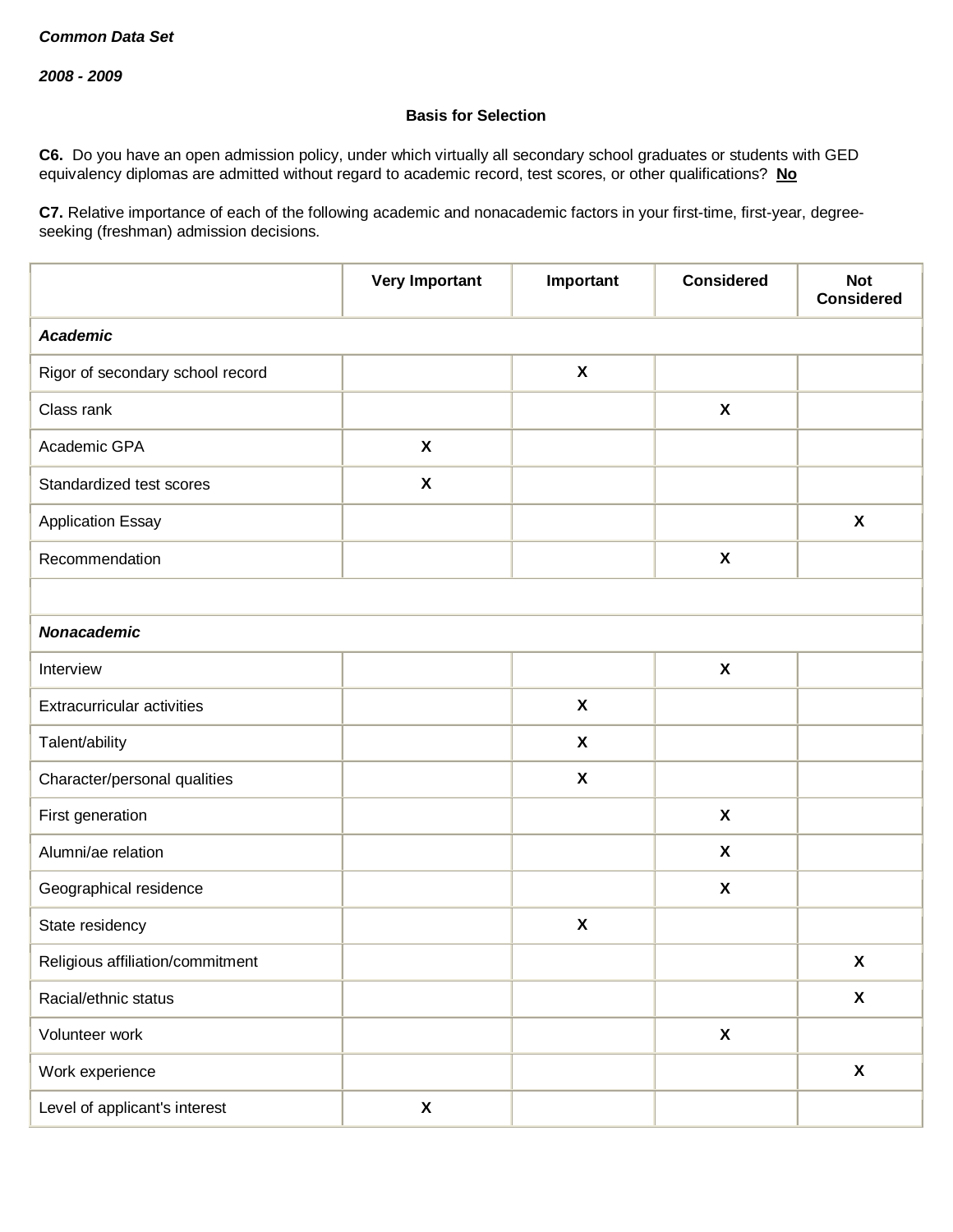*2008 - 2009*

## **SAT and ACT Policies**

**C8.** Entrance exams:

A. Does your institution make use of SAT, ACT, or SAT Subject Test scores in admission decisions for first-time, firstyear, degree-seeking applicants? **Yes**

If yes, place check marks in the appropriate boxes below to reflect your institution's policies for use in admission for Fall 2008.

|                                  |         | <b>ADMISSION</b>                                                                                            |  |  |  |  |  |
|----------------------------------|---------|-------------------------------------------------------------------------------------------------------------|--|--|--|--|--|
|                                  | Require | <b>Not Used</b><br>Recommend<br><b>Consider If</b><br><b>Require for</b><br><b>Submitted</b><br><b>Some</b> |  |  |  |  |  |
| SAT or ACT                       | X       |                                                                                                             |  |  |  |  |  |
| ACT only                         |         |                                                                                                             |  |  |  |  |  |
| SAT only                         |         |                                                                                                             |  |  |  |  |  |
| SAT and SAT Subject Tests        |         |                                                                                                             |  |  |  |  |  |
| SAT and SAT Subject Tests or ACT |         |                                                                                                             |  |  |  |  |  |
| <b>SAT Subject Tests</b>         |         |                                                                                                             |  |  |  |  |  |

B. If your institution will make use of the ACT in admission decisions for first-time, first-year, degree-seeking applicants for Fall 2008, please indicate which ONE of the following applies.

## **ACT with Writing component required**

C. Please indicate how your institution will use the SAT or ACT writing component: check all that apply:

## **Not using essay component**

D. In addition, does your institution use applicants' test scores for academic advising?

## **Yes**

F. Latest date by which SAT or ACT scores must be received for fall-term admission:

- G. Latest date by which SAT Subject Test scores must be received for fall-term admission:
- F. If necessary, use this space to clarify your test policies:

# **Rolling Admissions: No Deadlines**

G. Please indicate which tests your institution uses for placement (e.g., state tests):

## **N/A**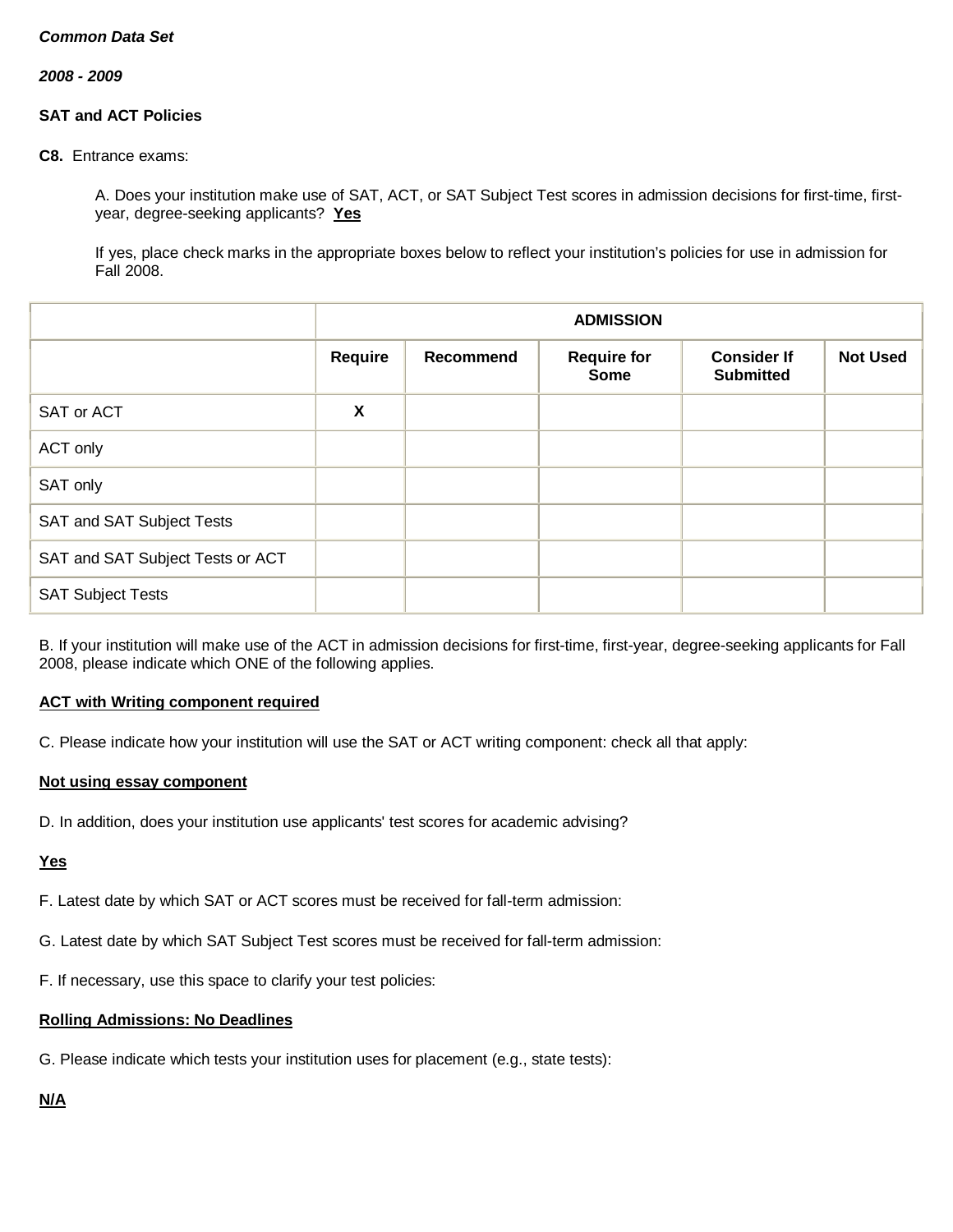#### *2008 - 2009*

## **Freshman Profile**

Provide percentages for ALL enrolled, degree-seeking, full-time and part-time, first-time, first-year (freshman) students enrolled in fall 2008, including students who began studies during summer, international students/nonresident aliens, and students admitted under special arrangements.

**C9.** Percent and number of first-time, first-year (freshman) students enrolled in fall 2007 who submitted national standardized (SAT/ACT) test scores:

Include information for ALL enrolled, degree-seeking, first-time, first-year (freshman) students who submitted test scores. Do not include partial test scores (e.g., mathematics scores but not verbal for a category of students) or combine other standardized test results (such as TOEFL) in this item. SAT scores should be recentered scores. The 25th percentile is the score that 25 percent scored at or below; the 75th percentile score is the one that 25 percent scored at or above.

Percent submitting SAT scores: **74.3%** Number submitting SAT scores: **451**

Percent submitting ACT scores: **25.2%** Number submitting ACT scores: **153**

|                      | 25th Percentile | <b>75th Percentile</b> |
|----------------------|-----------------|------------------------|
| <b>SAT I Verbal</b>  | 500             | 590                    |
| SAT I Math           | 510             | 600                    |
| <b>ACT Composite</b> | 19              | 22                     |

Percent of first-time, first-year (freshman) students with scores in each range:

|         | <b>SAT Critical</b><br>Reading | <b>SAT Math</b> |  |
|---------|--------------------------------|-----------------|--|
| 700-800 | 2.7%                           | 2.4%            |  |
| 600-699 | 21.3%                          | 25.1%           |  |
| 500-599 | 51.7%                          | 55.0%           |  |
| 400-499 | 24.2%                          | 17.3%           |  |
| 300-399 | 0.2%                           | 0.2%            |  |
| 200-299 | $0.0\%$                        | $0.0\%$         |  |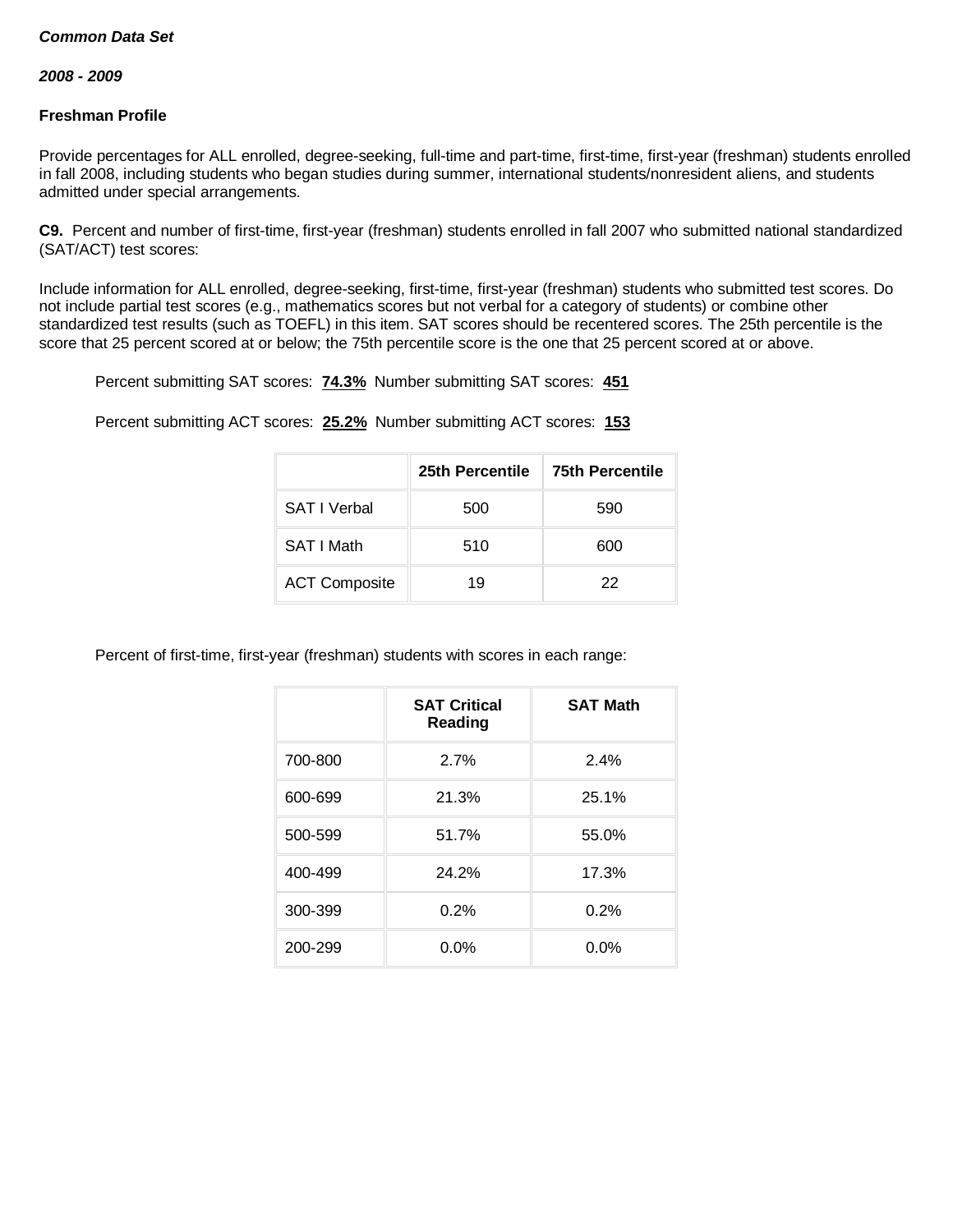#### *2008 - 2009*

|                    | <b>ACT Composite</b> | <b>ACT English</b> | <b>ACT Math</b> |
|--------------------|----------------------|--------------------|-----------------|
| 30-36              | 0.7%                 |                    |                 |
| 24-29              | 17.6%                |                    |                 |
| 18-23              | 71.9%                |                    |                 |
| $12 - 17$          | 9.8%                 |                    |                 |
| $6 - 11$           | 0.0%                 |                    |                 |
| Below <sub>6</sub> | 0.0%                 |                    |                 |

**C10.** Percent of all degree-seeking, first-time, first-year (freshman) students who had high school class rank within each of the following ranges (report information for those students from whom you collected high school rank information).

Percent in top tenth of high school graduating class: **10.8%**

Percent in top quarter of high school graduating class: **34.1%**

Percent in top half of high school graduating class: **70.2%**

Percent in bottom half of high school graduating class: **29.8%**

Percent in bottom quarter of high school graduating class: **8.1%**

Percent of total first-time, first-year (freshman) students who submitted high school class rank: **81.2%**

**C11.** Percentage of all enrolled, degree-seeking, first-time, first-year (freshman) students who had high school grade-point averages within each of the following ranges (using 4.0 scale). Report information only for those students from whom you collected high school GPA.

Percent who had GPA of 3.75 and higher: **22.8%**

Percent who had GPA between 3.50 and 3.74: **17.3%**

Percent who had GPA between 3.25 and 3.49: **19.3%**

Percent who had GPA between 3.00 and 3.24: **16.3%**

Percent who had GPA between 2.50 and 2.99: **19.3%**

Percent who had GPA between 2.00 and 2.49: **5.0%**

Percent who had GPA between 1.0 and 1.99: **0%**

Percent who had GPA below 1.0: **0%**

**C12.** Average high school GPA of all degree-seeking, first-time, first-year (freshman) students who submitted GPA: **3.36**

Percent of total first-time, first-year (freshman) students who submitted high school GPA: **99.8%**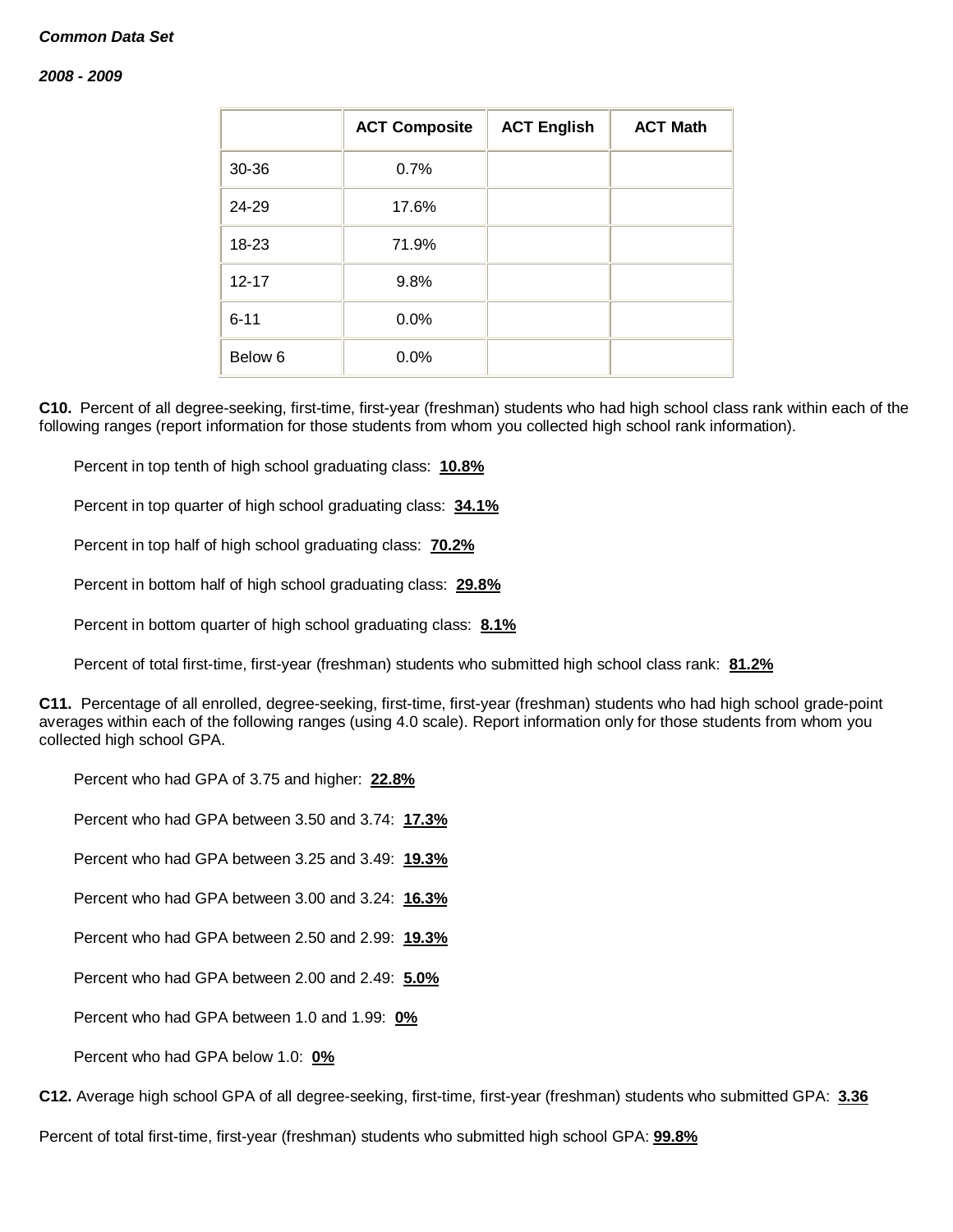*2008 - 2009*

### **Admission Policies**

**C13.** Application fee:

Does your institution have an application fee? **Yes**

Amount of application fee: **\$40**

Can it be waived for applicants with financial need? **Yes**

If you have an application fee and an on-line application option, please indicate policy for students who apply on-line:

#### **Same fee**

Can on-line application fee be waived for applicants with financial need? **No**

**C14.** Application closing date:

Does your institution have an application closing date? **No**

- **C15.** Are first-time, first-year students accepted for terms other than the fall? **No**
- **C16.** Notification to applicants of admission decision sent:

On a rolling basis beginning (date): **July 15**

**C17.** Reply policy for admitted applicants*:*

Must reply by (date): **May 1**

**C18.** Deferred admission: Does your institution allow students to postpone enrollment after admission? **No**

**C19.** Early admission of high school students: Does your institution allow high school students to enroll as full-time, first-time, first-year (freshman) students one year or more before high school graduation? **No**

## **Early Decision and Early Action Plans**

**C21.** Early decision: Does your institution offer an early decision plan (an admission plan that permits students to apply and be notified of an admission decision well in advance of the regular notification date and that asks students to commit to attending if accepted) for first-time, first-year (freshman) applicants for fall enrollment? **Yes**

First or only early decision plan closing date: **October 26**

First or only early decision plan notification date: **Rolling - as received**

# **Notified as application completed and evaluated.**

**C22.** Early action: Do you have a nonbinding early action plan whereby students are notified of an admission decision well in advance of the regular notification date but do not have to commit to attending your college? **No**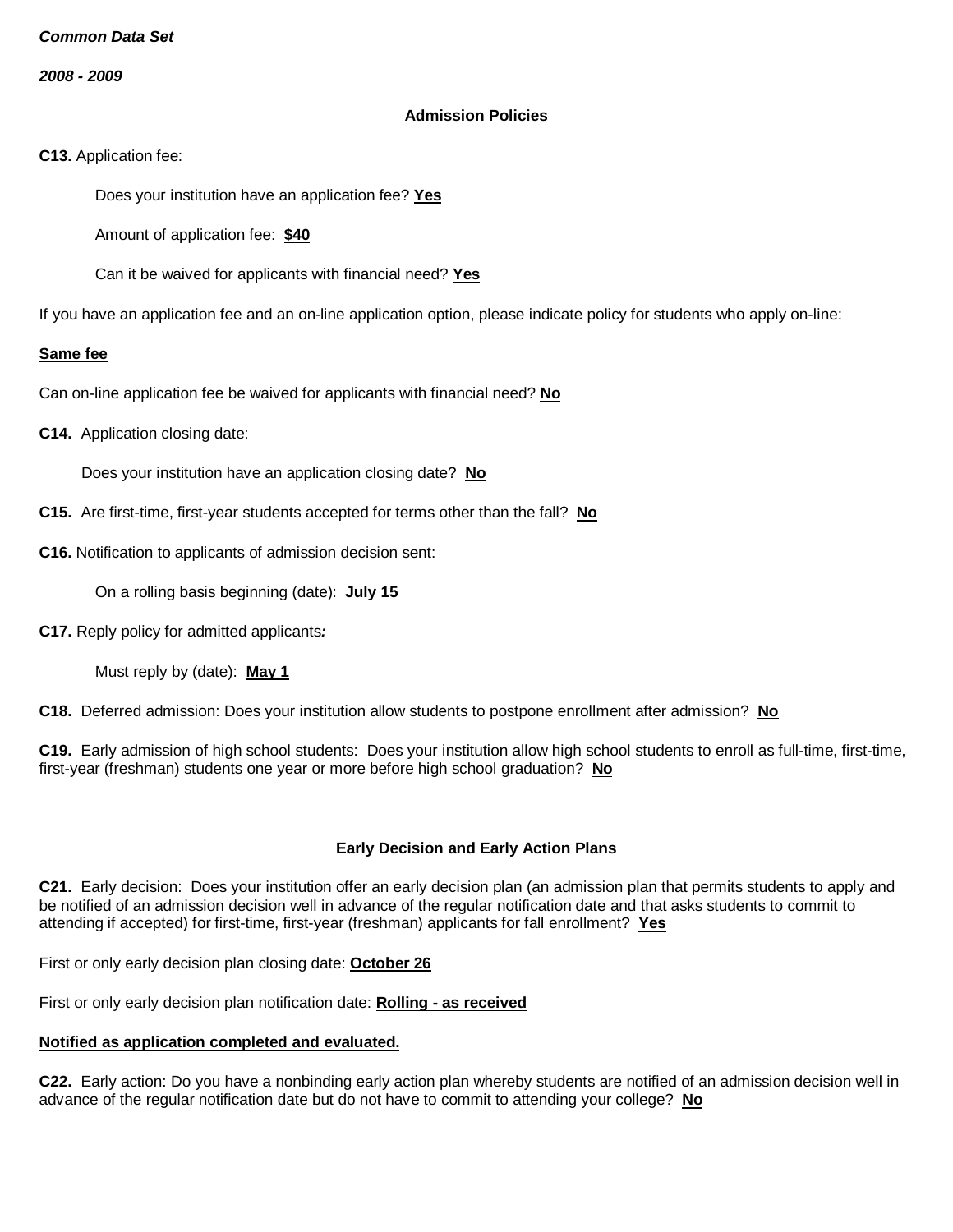*2008 - 2009*

## *D. Transfer Admission*

## **Fall Applicants**

**D1.** Does your institution enroll transfer students? **Yes**

If yes, may transfer students earn advanced standing credit by transferring credits earned from course work completed at other colleges/universities? **Yes**

**D2.** Provide the number of students who applied, were admitted, and enrolled as degree-seeking transfer students in fall 2008.

|       | <b>Applicants</b> | <b>Admitted</b><br><b>Enrolled</b><br><b>Applicants</b><br><b>Applicants</b> |    |
|-------|-------------------|------------------------------------------------------------------------------|----|
| Men   | 169               | 96                                                                           | 54 |
| Women | 17                | 6                                                                            |    |
| Total | 186               | 102                                                                          | 55 |

### **Application for Admission**

**D3.** Indicate terms for which transfers may enroll: **Fall**

**D4.** Must a transfer applicant have a minimum number of credits completed or else must apply as an entering freshman? **Yes**

If yes, what is the minimum number of credits and the unit of measure? **24 semester hours**

**D5.** Indicate all items required of transfer students to apply for admission:

|                                                         | <b>Required of</b><br>All | Recommended<br>of All | Recommended<br>of Some | <b>Required of</b><br><b>Some</b> | Not required |
|---------------------------------------------------------|---------------------------|-----------------------|------------------------|-----------------------------------|--------------|
| High school transcript                                  | X                         |                       |                        |                                   |              |
| College transcript(s)                                   | X                         |                       |                        |                                   |              |
| Essay or personal statement                             |                           |                       |                        |                                   | X            |
| Interview                                               |                           | X                     |                        |                                   |              |
| Standardized test scores                                | X                         |                       |                        |                                   |              |
| Statement of good standing<br>from prior institution(s) | X                         |                       |                        |                                   |              |

**D6.** If a minimum high school grade point average is required of transfer applicants, specify: **2.00** (on a 4.00 scale)

**D7**. If a minimum college grade point average is required of transfer applicants, specify: **2.00** (on a 4.00 scale)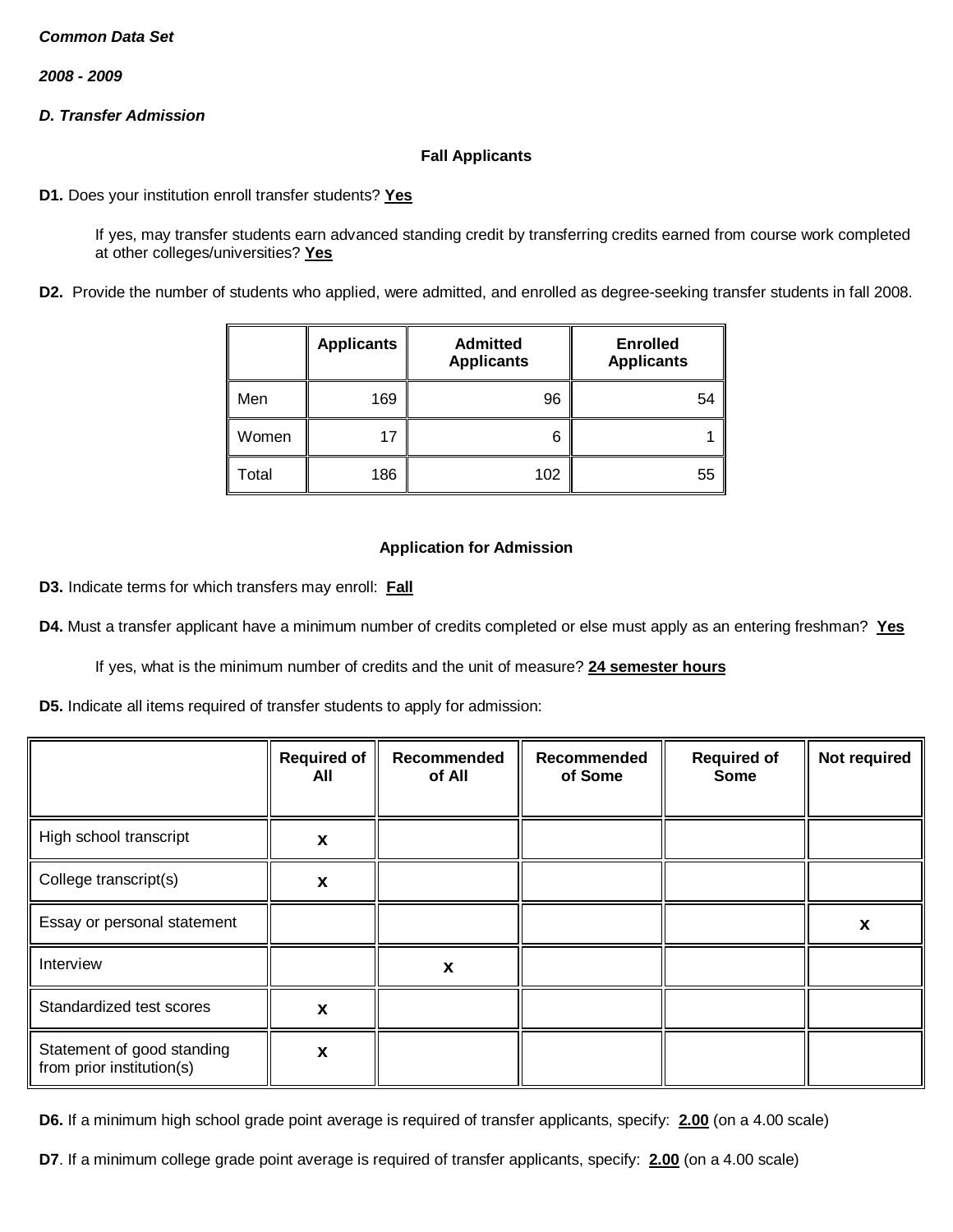### *2008 - 2009*

**D8**. List any other application requirements specific to transfer applicants: (none)

**D9.** List application priority, closing, notification, and candidate reply dates for transfer students. If applications are reviewed on a continuous or rolling basis, place a check mark in the "Rolling admission" column.

|        | <b>Priority Date</b> | <b>Closing Date</b> | <b>Notification</b><br><b>Date</b> | <b>Reply Date</b> | <b>Rolling</b><br><b>Admission</b> |
|--------|----------------------|---------------------|------------------------------------|-------------------|------------------------------------|
| Fall   |                      |                     |                                    |                   | X                                  |
| Winter |                      |                     |                                    |                   |                                    |
| Spring |                      |                     |                                    |                   |                                    |
| Summer |                      |                     |                                    |                   |                                    |

**D10.** Does an open admission policy, if reported, apply to transfer students? **No**

**D11**. Describe additional requirements for transfer admission, if applicable: (none)

#### **Transfer Credit Policies**

- **D12.** Report the lowest grade earned for any course that may be transferred for credit: **C**
- **D13.** Maximum number of credits or courses that may be transferred from a two-year institution:
	- Number Unit type
- **D14.** Maximum number of credits or courses that may be transferred from a four-year institution:
	- Number **Unit type**
- **D15.** Minimum number of credits that transfers must complete at your institution to earn an associate degree: **N/A**
- **D16.** Minimum number of credits that transfers must complete at your institution to earn a bachelor  $\Box$ s degree: (see D17)
- **D17.** Describe other transfer credit policies:

### **1. A transfer student must have completed a minimum of two semesters as a full-time student (minimum 12 hours each semester) maintaining a GPR of 2.0 (on a 4.0 scale).**

## **2. Students are required to earn at The Citadel a minimum of one-half the semester hours prescribed for their major course of study.**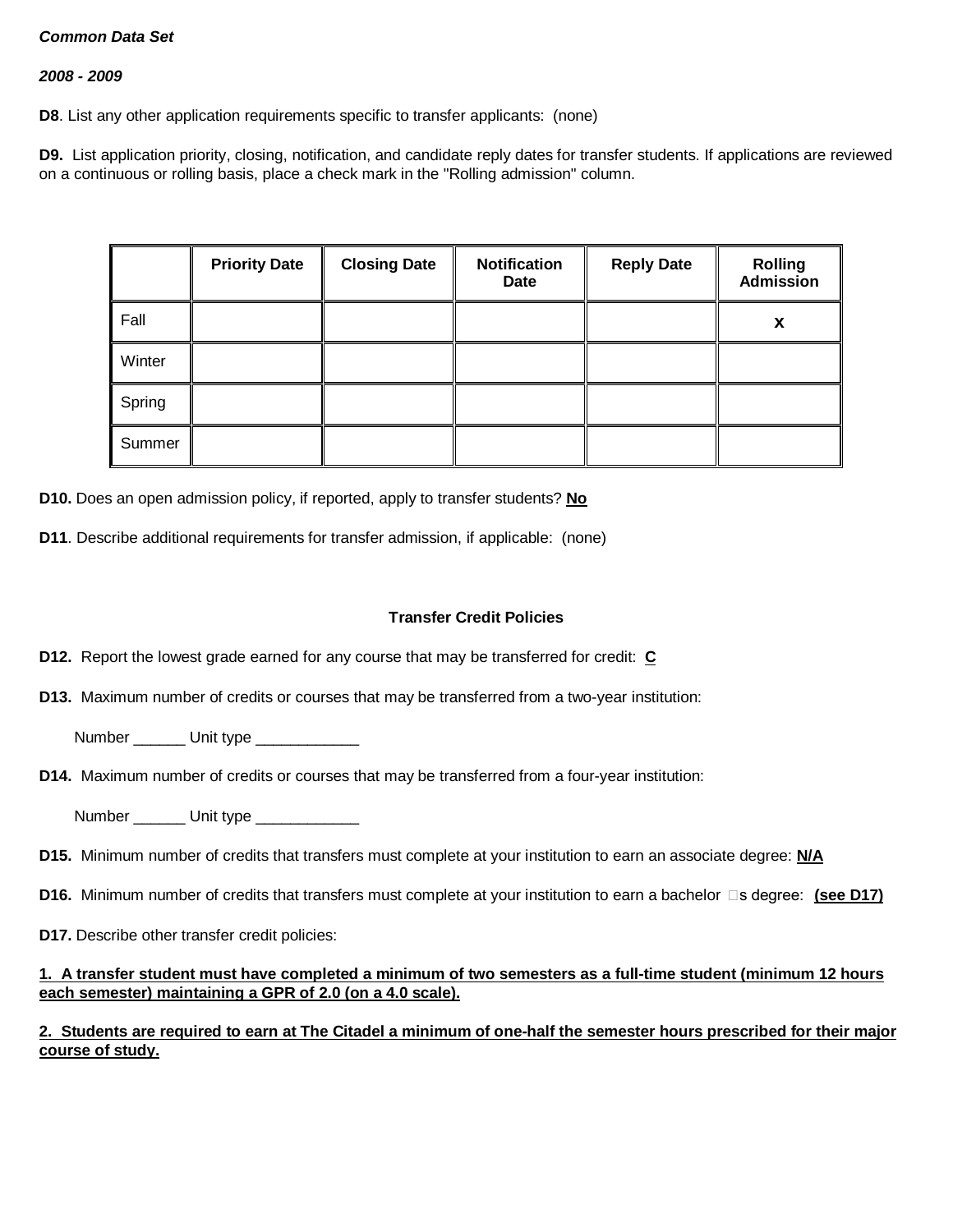*2008 - 2009*

# *E. Academic Offerings and Policies*

**E1.** Special study options: Identify those programs available at your institution. Refer to the glossary for definitions.

| Cooperative (work-study) program   |
|------------------------------------|
| Double major                       |
| English as a Second Language (ESL) |
| Honors program                     |
| Independent study                  |
| Internships                        |
| Study abroad                       |
| Teacher certification program      |

# **E3.** Areas in which all or most students are required to complete some course work prior to graduation:

| Computer literacy                 |
|-----------------------------------|
| English (including composition)   |
| Foreign languages                 |
| History                           |
| Other: ROTC                       |
| Mathematics                       |
| Sciences (biological or physical) |
| Social science                    |
|                                   |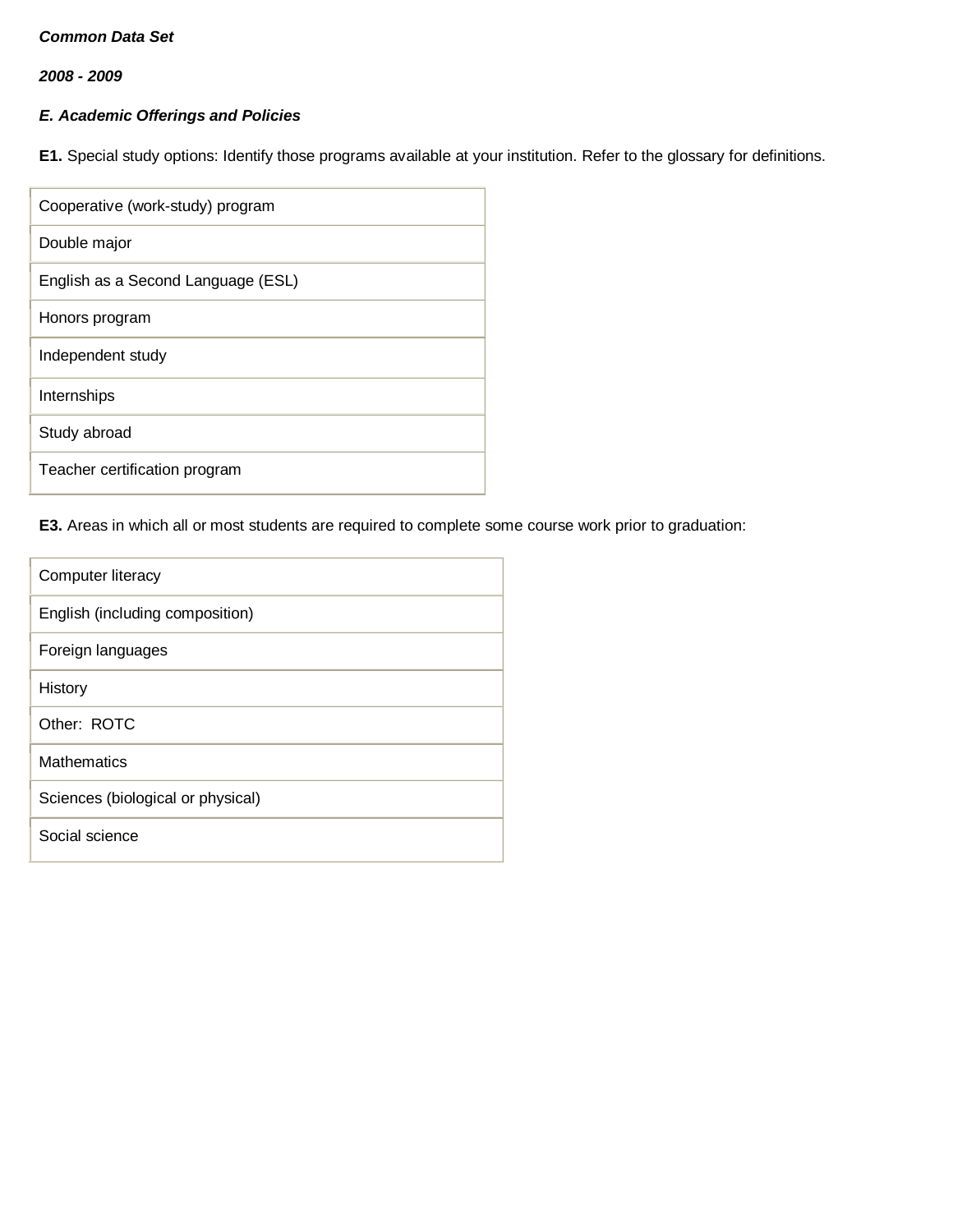*2008 - 2009*

# *F. Student Life*

**F1.** Percentages of first-time, first-year (freshman) students and all degree-seeking undergraduates enrolled in fall 2008 who fit the following categories:

|                                                                              | First-time, first-year<br>(freshman) students | <b>Undergraduates</b> |
|------------------------------------------------------------------------------|-----------------------------------------------|-----------------------|
| Percent who are from out of state (exclude international/nonresident aliens) | 58.6%                                         | 52.3%                 |
| Percent of men who join fraternities                                         | N/A                                           | N/A                   |
| Percent of women who join sororities                                         | N/A                                           | N/A                   |
| Percent who live in college-owned, -operated, or -affiliated housing         | <u>100%</u>                                   | <u>100%</u>           |
| Percent who live off campus or commute                                       | N/A                                           | N/A                   |
| Percent of students age 25 and older                                         | 0.3%                                          | 3.8%                  |
| Average age of full-time students                                            | <u>18</u>                                     | 20                    |
| Average age of all students (full- and part-time)                            | 18                                            | 20                    |

**F2.** Activities offered: Identify those programs available at your institution.

| <b>Campus Ministries</b> | Literary magazine         | <b>Student newspaper</b> |
|--------------------------|---------------------------|--------------------------|
| <b>Choral groups</b>     | <b>Marching band</b>      | Yearbook                 |
| <b>Concert band</b>      | <b>Music ensembles</b>    |                          |
| Drama/theater            | Pep band                  |                          |
| <b>Jazz band</b>         | <b>Student government</b> |                          |
|                          |                           |                          |

**F3.** ROTC (program offered in cooperation with Reserve Officers  $\Box$  Training Corps)

Army ROTC is offered: **On campus.**

Naval ROTC is offered: **On campus.**

Air Force ROTC is offered: **On campus.**

**F4.** Housing: Check all types of college-owned, -operated, or -affiliated housing available for undergraduates at your institution. **Coed dorms**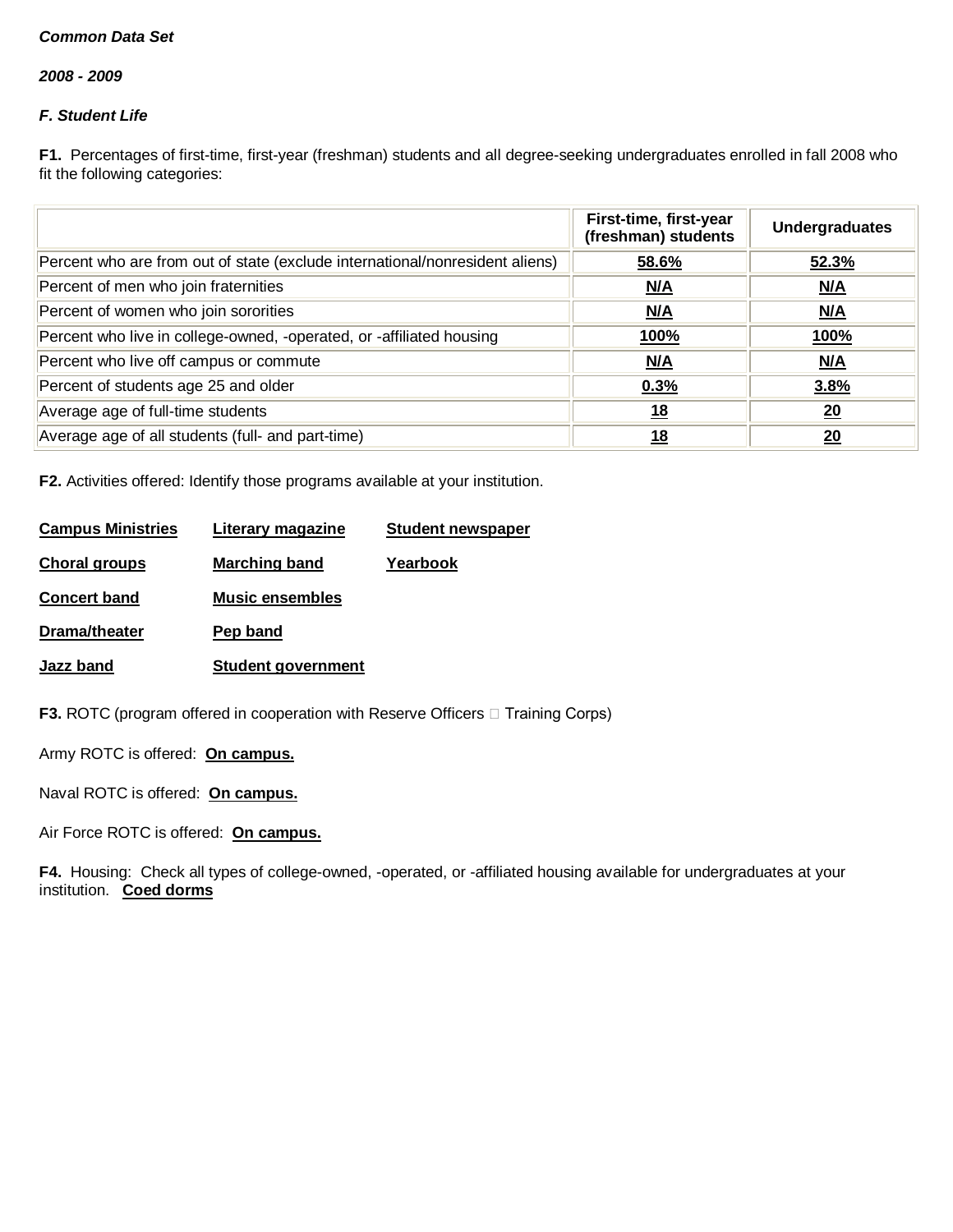*2008 - 2009*

## *G. Annual Expenses*

Provide 2009-2010 academic year costs for the following categories that are applicable to your institution.

### *This Data is not yet available.*

#### **G1. Undergraduate full-time tuition, required fees, room and board**

List the typical tuition, required fees, and room and board for a full-time undergraduate student for the FULL 2009-2010 academic year (30 semester hours or 45 quarter hours for institutions that derive annual tuition by multiplying credit hour cost by number of credits). A full academic year refers to the period of time generally extending from September to June; usually equated to two semesters, two trimesters, three quarters, or the period covered by a four-one-four plan. Room and board is defined as double occupancy and 19 meals per week or the maximum meal plan. **Required fees** include only charges that all full-time students must pay that are *not* included in tuition (e.g., registration, health, or activity fees.) Do *not* include optional fees (e.g., parking, laboratory use).

|                                     | <b>FIRST-YEAR</b> | <b>UNDERGRADUATES</b> |
|-------------------------------------|-------------------|-----------------------|
| <b>Required Tuition &amp; Fees:</b> |                   |                       |
| In-state (out-of-district):         |                   |                       |
| Out-of-state:                       |                   |                       |
| NONRESIDENT ALIENS                  |                   |                       |
| ROOM AND BOARD (on-<br>campus):     |                   |                       |

NOTE:

## **G2. Number of credits per term a student can take for the stated full-time tuition: 12 minimum**

**G3. Do tuition and fees vary by year of study (e.g., sophomore, junior, senior)? No**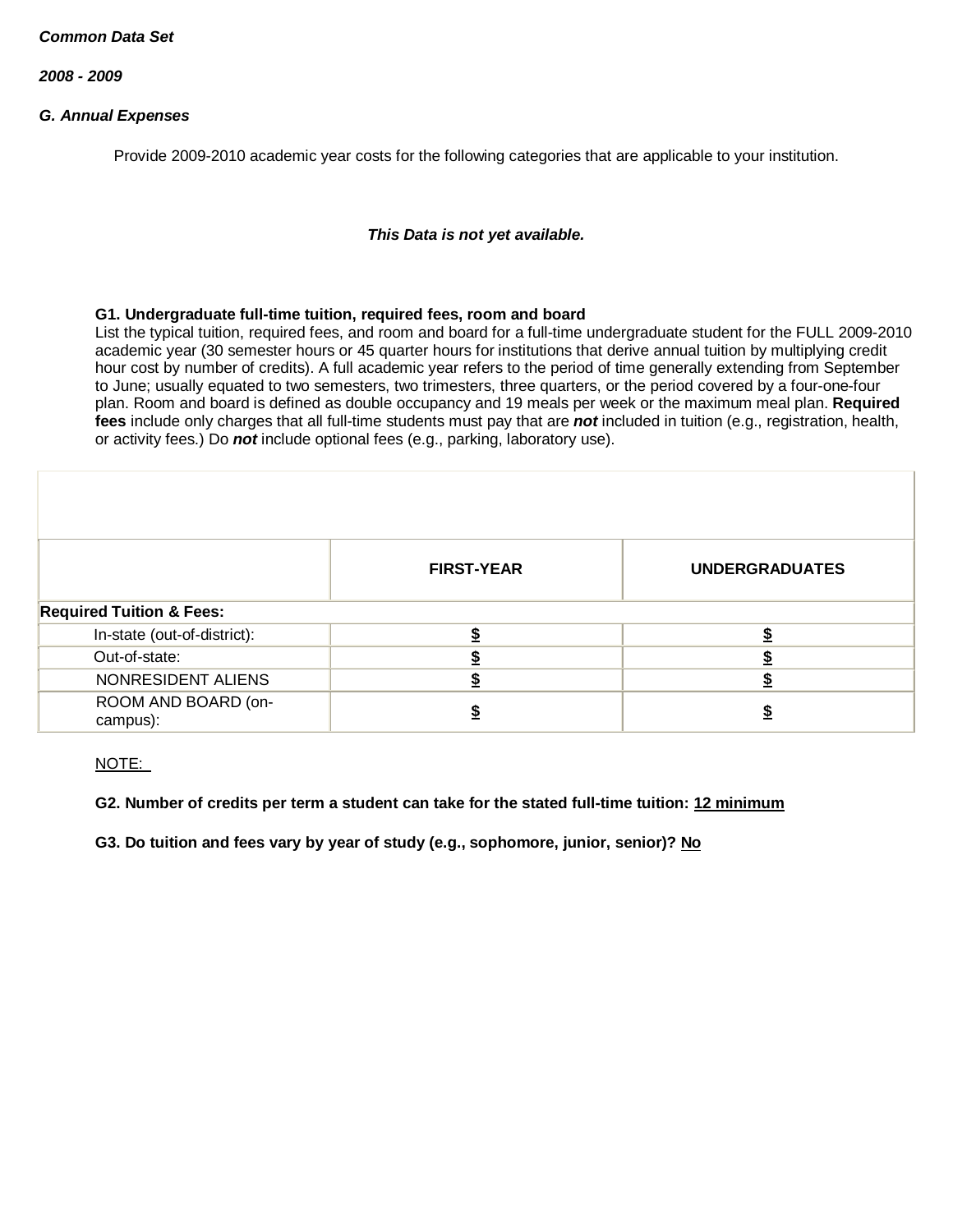## *2008 - 2009*

# **G5. Provide the estimated expenses for a typical full-time undergraduate student:**

|                     | <b>Residents</b> | <b>Commuters (living at home)</b> | <b>Commuters (not living at</b><br>home) |
|---------------------|------------------|-----------------------------------|------------------------------------------|
| Books and supplies: |                  |                                   |                                          |
| Room only:          |                  |                                   |                                          |
| Board only:         |                  |                                   |                                          |
| Transportation:     |                  |                                   |                                          |
| Other expenses:     |                  |                                   |                                          |

# **G6. Undergraduate per-credit-hour charges (tuition only):**

| <b>PUBLIC INSTITUTIONS:</b><br>In-district: | \$ |
|---------------------------------------------|----|
| In-state (out-of-district):                 |    |
| Out-of-state:                               |    |
| <b>NONRESIDENT ALIENS:</b>                  |    |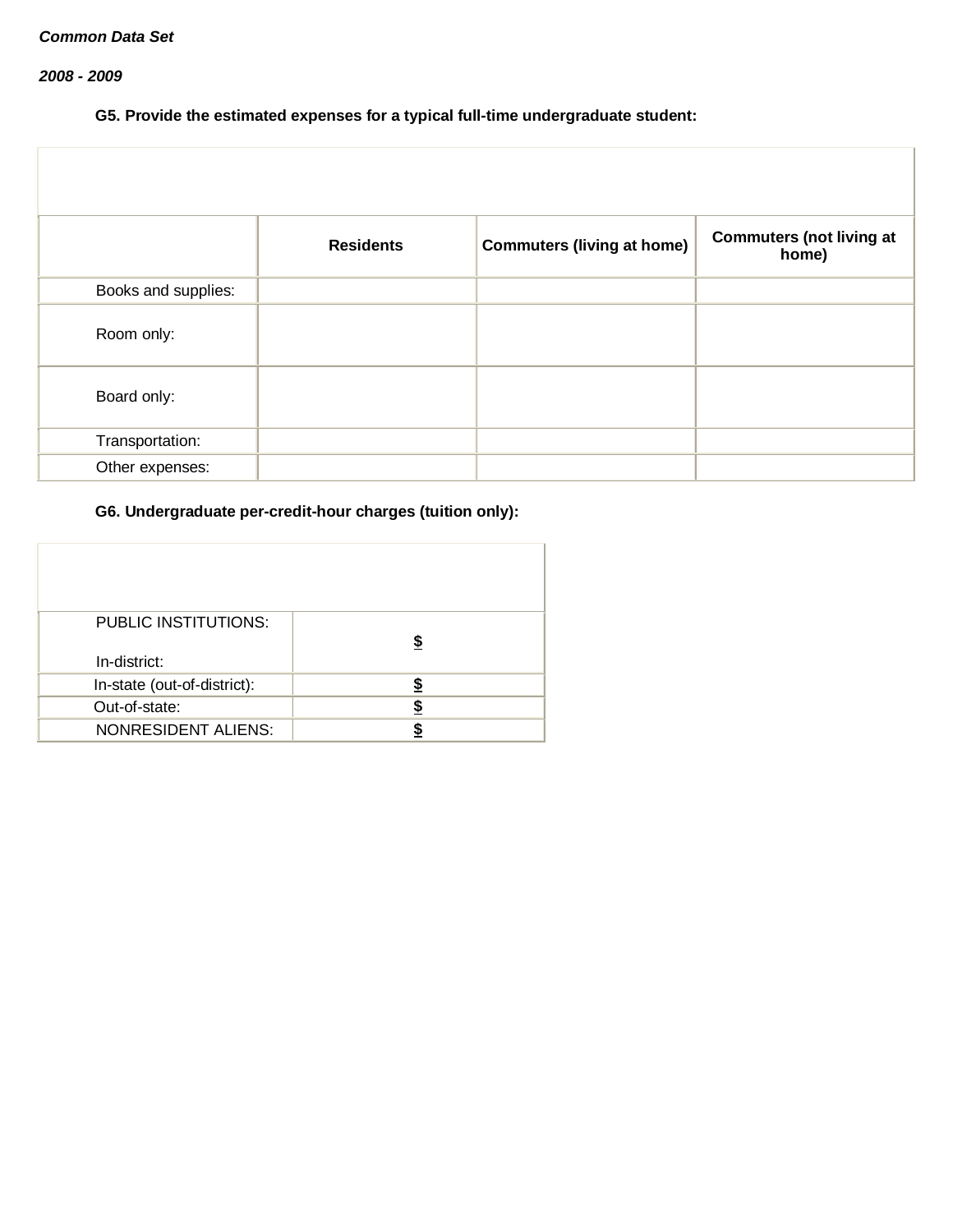*H. Financial Aid*

### **Aid Awarded to Enrolled Undergraduates**

**H1.** Enter total dollar amounts awarded to enrolled full-time and less than full-time degree-seeking undergraduates (using the same cohort reported in CDS Question B1, "total degree-seeking" undergraduates) in the following categories. Include aid awarded to international students (i.e., those not qualifying for federal aid). Aid that is non-need-based but that was used to meet need should be reported in the need-based aid columns.

Indicate the academic year for which data are reported for items H1, H2, H2A, and H6 below:

#### **2008 - 2009 estimated**

Which needs-analysis methodology does your institution use in awarding institutional aid?

# **Federal Methodology (FM)**

|                                                                                                                                                                                           | Need-based | Non-need-based |
|-------------------------------------------------------------------------------------------------------------------------------------------------------------------------------------------|------------|----------------|
|                                                                                                                                                                                           | \$         | \$             |
| <b>Scholarships/Grants</b>                                                                                                                                                                |            |                |
| Federal                                                                                                                                                                                   | 1,160,022  |                |
| State (i.e., all states, not only the state in which your<br>institution is located)                                                                                                      | 1,320,310  | 1,092,579      |
| Institutional (endowment, alumni, or other institutional<br>awards) and external funds awarded by the college<br>excluding athletic aid and tuition waivers (which are<br>reported below) | 2,370, 064 | 1,982,696      |
| Scholarships/grants from external sources (e.g., Kiwanis,<br>National Merit) not awarded by the college                                                                                   | 5,149,934  | 5,525,532      |
| <b>Total Scholarships/Grants</b>                                                                                                                                                          | 10,000,033 | 8,600,807      |
| Self-Help                                                                                                                                                                                 |            |                |
| Student loans from all sources (excluding parent loans)                                                                                                                                   | 6,940,181  | 2,120,223      |
| Federal Work-Study                                                                                                                                                                        | 65,980     |                |
| State and other (e.g., institutional) study/employment<br>(Note: Excludes Federal Work-Study captured above)                                                                              |            |                |
| <b>Total Self-Help</b>                                                                                                                                                                    | 7,006,161  | 2,120,223      |
| <b>Parent Loans</b>                                                                                                                                                                       | 5,403,504  | 1,846,765      |
| <b>Tuition Waivers</b>                                                                                                                                                                    | 75,618     | 50,412         |
| <b>Athletic Awards</b>                                                                                                                                                                    | 1,594,277  | 2,302,693      |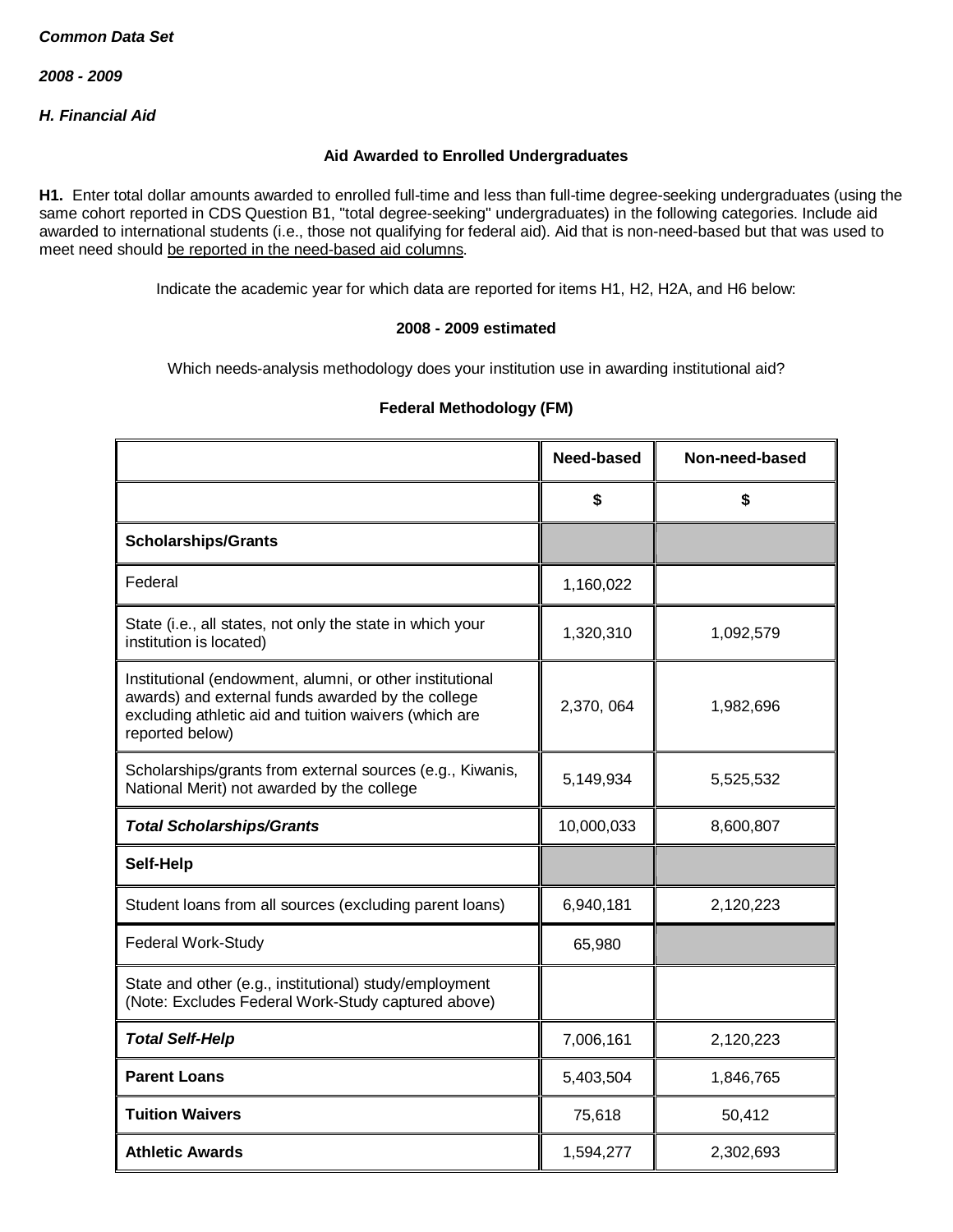*2008 - 2009*

# **H2.** Number of Enrolled Students Awarded Aid:

|                                                                                                                                                                                                                                                                                           | <b>First-time</b><br><b>Full-time</b><br><b>Freshmen</b> | <b>Full-time</b><br><b>Undergrad</b><br>(Incl. Fresh) | <b>Less Than</b><br><b>Full-time</b><br><b>Undergrad</b> |
|-------------------------------------------------------------------------------------------------------------------------------------------------------------------------------------------------------------------------------------------------------------------------------------------|----------------------------------------------------------|-------------------------------------------------------|----------------------------------------------------------|
| a) Number of degree-seeking undergraduate students (CDS Item B1 if<br>reporting on Fall 2008 cohort)                                                                                                                                                                                      | 606                                                      | 2,171                                                 | 217                                                      |
| b) Number of students in line a who applied for need-based financial aid                                                                                                                                                                                                                  | 475                                                      | 1,417                                                 | 90                                                       |
| c) Number of students in line b who were determined to have financial need                                                                                                                                                                                                                | 339                                                      | 1,085                                                 | 69                                                       |
| d) Number of students in line c who were awarded any financial aid                                                                                                                                                                                                                        | 327                                                      | 1,057                                                 | 32                                                       |
| e) Number of students in line d who were awarded any need-based scholarship<br>or grant aid                                                                                                                                                                                               | 268                                                      | 816                                                   | 14                                                       |
| f) Number of students in line d who were awarded any need-based self-help<br>aid                                                                                                                                                                                                          | 245                                                      | 621                                                   | 21                                                       |
| g) Number of students in line d who were awarded any non-need-based<br>scholarship or grant aid                                                                                                                                                                                           | 154                                                      | 408                                                   | 0                                                        |
| h) Number of students in line d whose need was fully met (exclude PLUS<br>loans, unsubsidized loans, and private alternative loans)                                                                                                                                                       | 143                                                      | 457                                                   | $\Omega$                                                 |
| i) On average, the percentage of need that was met of students who were<br>awarded any need-based aid. Exclude any aid that was awarded in excess of<br>need as well as any resources that were awarded to replace EFC (PLUS loans,<br>unsubsidized loans, and private alternative loans) | 71%                                                      | 71%                                                   | 50%                                                      |
| j) The average financial aid package of those in line d. Exclude any resources<br>that were awarded to replace EFC (PLUS loans, unsubsidized loans, and<br>private alternative loans)                                                                                                     | \$14,521                                                 | \$13,710                                              | \$5,377                                                  |
| k) Average need-based scholarship or grant award of those in line e                                                                                                                                                                                                                       | \$15,220                                                 | \$14,519                                              | \$6,139                                                  |
| I) Average need-based self-help award (excluding PLUS loans, unsubsidized<br>loans, and private alternative loans) of those in line f                                                                                                                                                     | \$3,453                                                  | \$4,257                                               | \$4,100                                                  |
| m) Average need-based loan (excluding PLUS loans, unsubsidized loans, and<br>private alternative loans) of those in line f who were awarded a need-based<br>loan                                                                                                                          | \$3,453                                                  | \$4,257                                               | \$4,100                                                  |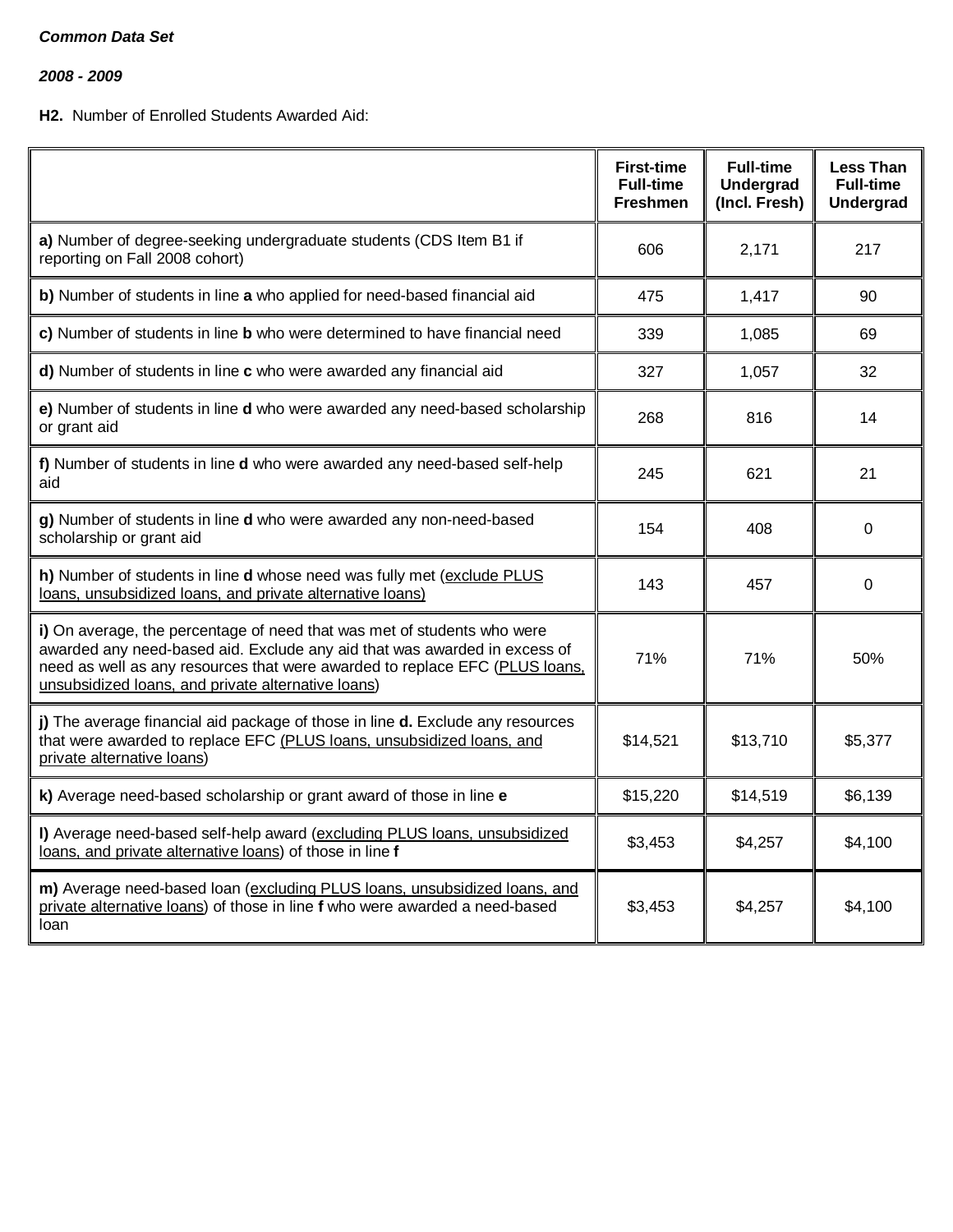**H2A.** Number of Enrolled Students Receiving Non-need-based Scholarships and Grants:

|                                                                                                                                                                                                                  | <b>First-time</b><br><b>Full-time</b><br><b>Freshmen</b> | <b>Full-time</b><br>Undergrad<br>(Incl. Fresh) | <b>Less Than</b><br><b>Full-time</b><br><b>Undergrad</b> |
|------------------------------------------------------------------------------------------------------------------------------------------------------------------------------------------------------------------|----------------------------------------------------------|------------------------------------------------|----------------------------------------------------------|
| n) Number of students in line a who had no financial need and who were<br>awarded institutional non-need-based scholarship or grant aid (exclude those<br>who were awarded athletic awards and tuition benefits) | 41                                                       | 238                                            | 0                                                        |
| o) Average dollar amount of institutional non-need-based scholarship and grant<br>aid awarded to students in line <b>n</b>                                                                                       | \$12,143                                                 | \$8,345                                        | \$0                                                      |
| p) Number of students in line a who were awarded an institutional non-need-<br>based athletic scholarship or grant                                                                                               | 28                                                       | 123                                            | 0                                                        |
| q) Average dollar amount of institutional non-need-based athletic scholarships<br>and grants awarded to students in line p                                                                                       | \$25,067                                                 | \$18,721                                       | \$0                                                      |

**H4.** Percentage of the undergraduate class who borrowed at any time through any loan programs (institutional, state, Federal Perkins, Federal Stafford Subsidized and Unsubsidized, private loans that were certified by your institution, etc.; exclude parent loans). Include both Federal Direct Student Loans and Federal Family Education Loans. **41%**

**H4a.** Percentage of the undergraduate class who borrowed at any time through federal loan programs -- Federal Perkins, Federal Stafford Subsidized and Unsubsidized. Include both Federal Direct Student Loans and Federal Family Education Loans. Exclude all institutional, state, private alternative loans and parent loans. **41%**

**H5.** Report the average per-borrower cumulative undergraduate indebtedness of those in line H4. **\$15,991**

**H5a.** Report the average per-borrower cumulative undergraduate indebtedness through federal loan programs -- Federal Perkins, Federal Stafford Subsidized and Unsubsidized. Include both Federal Direct Student Loans and Federal Family Education Loans. Exclude all institutional, state, private alternative loans and parent loans. **\$12,038**

# **Aid to Undergraduate Degree-seeking Nonresident Aliens**

**H6.** Indicate your institution's policy regarding institutional scholarship and grant aid for undergraduate degree-seeking nonresident aliens:

## **Institutional non-need-based scholarship or grant aid is available**

If institutional financial aid is available for undergraduate degree-seeking nonresident aliens, provide the number of undergraduate degree-seeking nonresident aliens who were awarded need-based or non-need-based aid: **10**

Average dollar amount of institutional financial aid awarded to undergraduate degree-seeking nonresident aliens: **\$19,094**

Total dollar amount of institutional financial aid awarded to undergraduate degree-seeking nonresident aliens: **\$190,944**

**H7.** Check off all financial aid forms nonresident alien first-year financial aid applicants must submit:

## **International Student's Financial Aid Application**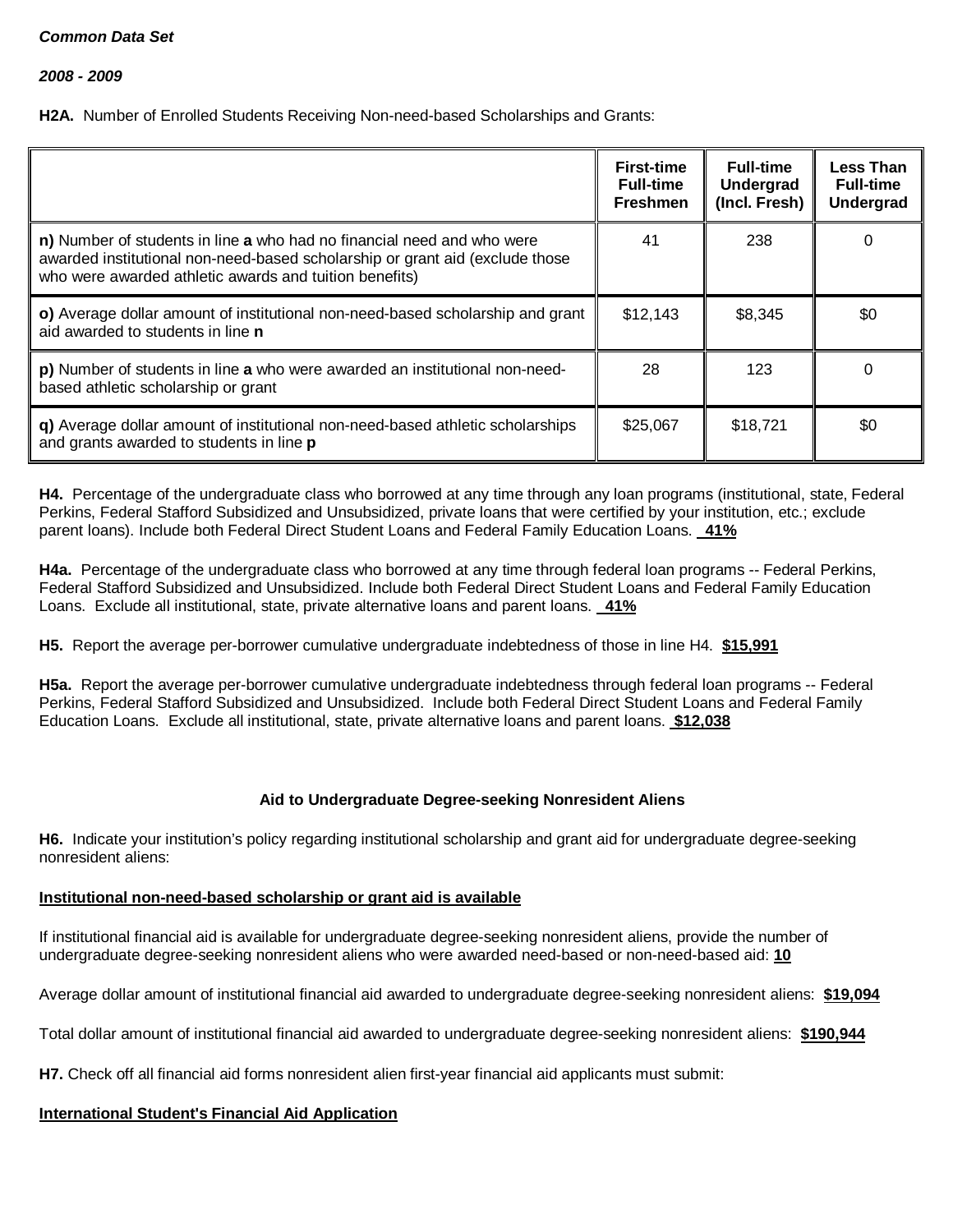*2008 - 2009*

### **Process for First-Year/Freshman Students**

**H8.** Check off all financial aid forms domestic first-year (freshman) financial aid applicants must submit: **FAFSA**

**H9.** Indicate filing dates for first-year (freshman) students:

Priority date for filing required financial aid forms: **February 28**

Deadline for filing required financial aid forms: **applications processed on a rolling basis**

**H10.** Indicate notification dates for first-year (freshman) students:

Students notified on or about (date): **April 1**

Students notified on a rolling basis - starting date **April 1**

**H11.** Indicate reply dates: **Students must reply within 2 weeks of notification**

#### **Types of Aid Available**

Please check off all types of aid available to undergraduates at your institution:

**H12. Loans** 

## **FEDERAL DIRECT STUDENT LOAN PROGRAM (DIRECT LOAN):**

**Direct Subsidized Stafford Loans**

**Direct Unsubsidized Stafford Loans**

**Direct PLUS Loans**

**Federal Perkins Loans**

**H13.** Scholarships and Grants

#### **Need-based:**

**Federal Pell**

**SEOG**

**State scholarships/grants**

**College/university scholarship or grant aid from institutional funds**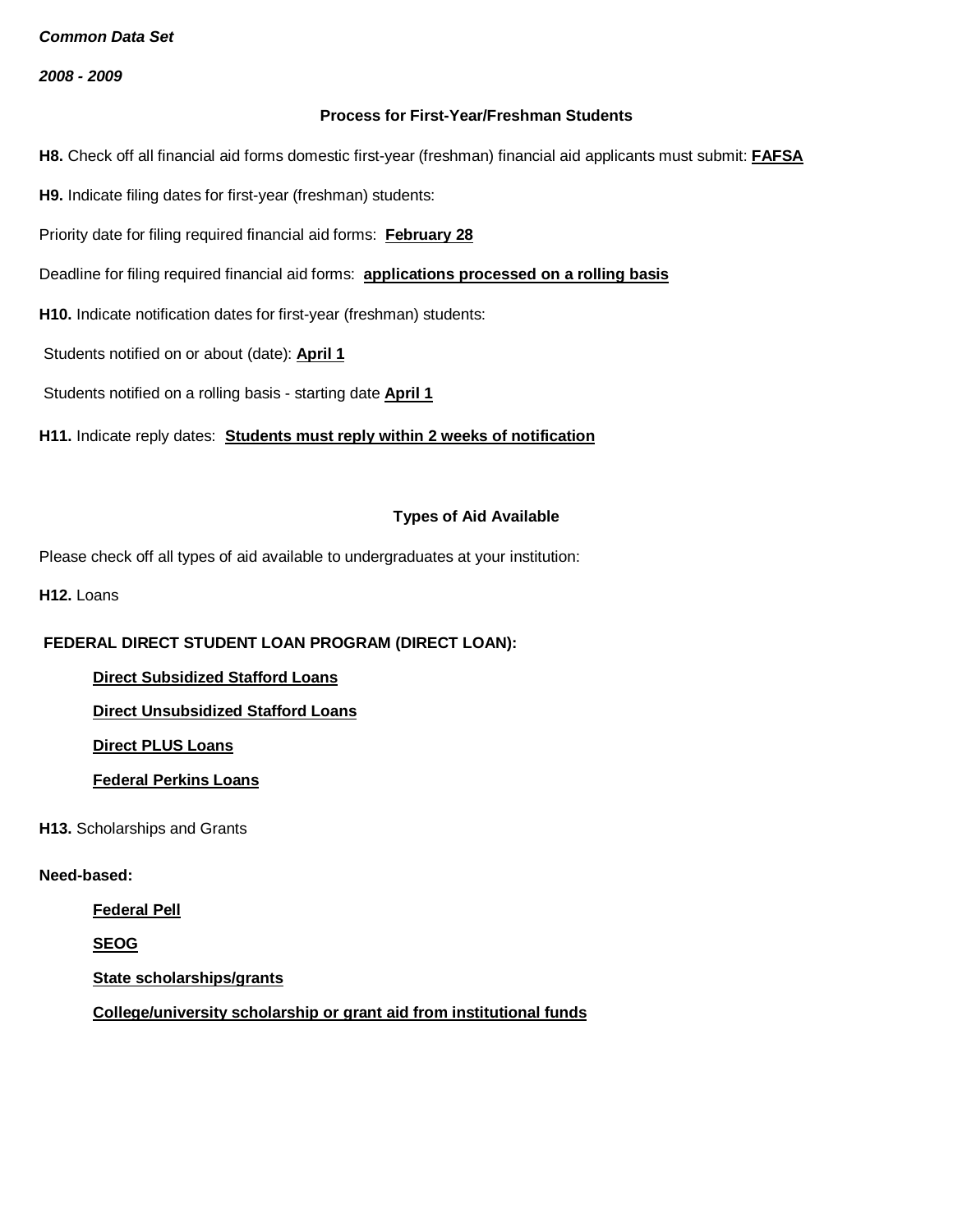# *2008 - 2009*

**H14.** Check off criteria used in awarding institutional aid. Check all that apply.

| Non-need | Need-based |                    | Non-need | <b>Need-based</b> |                          |
|----------|------------|--------------------|----------|-------------------|--------------------------|
| χ        | X          | Academics          | X        |                   | Leadership               |
|          |            | Alumni affiliation |          |                   | Minority status          |
|          |            | Art                |          |                   | Music/drama              |
| χ        |            | Athletics          |          |                   | Religious affiliation    |
|          |            | Job skills         | X        | X                 | State/district residency |
| ⋏        |            | <b>ROTC</b>        |          |                   |                          |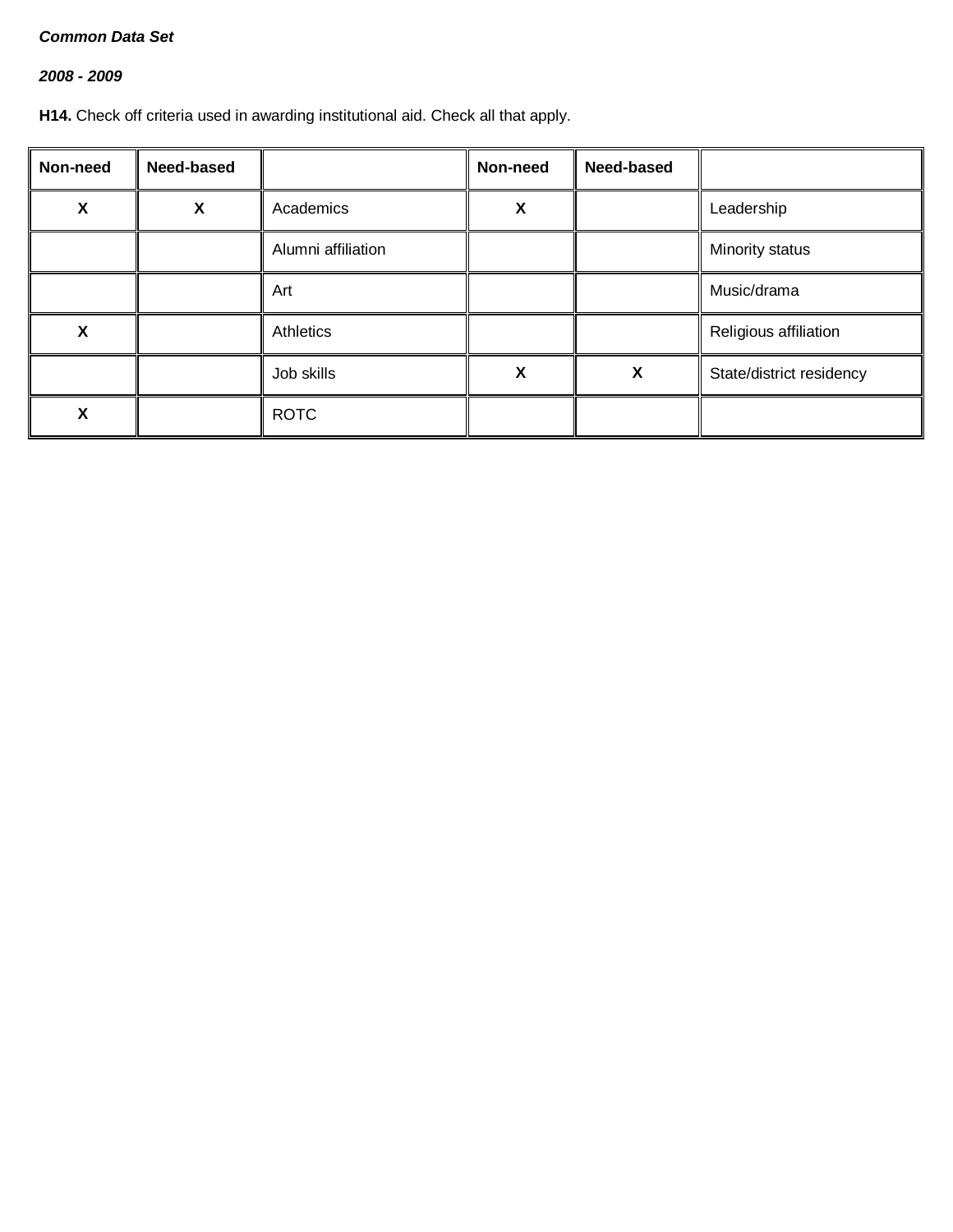*2008 - 2009*

## *I. Instructional Faculty and Class Size*

**1.** Please report number of instructional faculty members in each category for Fall 2008.

|                                                                                                                                       | <b>Full-time</b>        | Part-time               | <b>Total</b>            |
|---------------------------------------------------------------------------------------------------------------------------------------|-------------------------|-------------------------|-------------------------|
| a.) Total number of instructional faculty                                                                                             | <u>173</u>              | <u>79</u>               | 252                     |
| b.) Total number who are members of<br>minority groups                                                                                | 21                      | $\overline{5}$          | 26                      |
| c.) Total number who are women                                                                                                        | 49                      | 36                      | 85                      |
| d.) Total number who are men                                                                                                          | <u>124</u>              | 43                      | 167                     |
| e.) Total number who are nonresident<br>aliens (international)                                                                        | $\overline{\mathbf{0}}$ | $\overline{\mathbf{0}}$ | $\overline{\mathbf{0}}$ |
| f.) Total number with doctorate, first<br>professional, or other terminal degree                                                      | 162                     | 29                      | 191                     |
| g.) Total number whose highest degree is<br>a master's but not a terminal master's                                                    | 11                      | <u>49</u>               | 60                      |
| h.) Total number whose highest degree is<br>a bachelor's                                                                              | $\overline{\mathbf{0}}$ | $\overline{1}$          | 1                       |
| i.) Total number whose highest degree is<br>unknown or other (Note: Items f, g, h, and<br>i must sum up to item a.)                   | $\overline{\mathbf{0}}$ | $\overline{\mathbf{0}}$ | $\overline{\mathbf{0}}$ |
| j.) Total number in stand-along<br>graduate/professional programs in which<br>faculty teach virtually only graduate-level<br>students | $\overline{\mathbf{0}}$ | $\overline{\mathbf{0}}$ | $\overline{\mathbf{0}}$ |

## **2.** Student to Faculty Ratio

Report the Fall 2008 ratio of full-time equivalent students (full-time plus 1/3 part time) to full-time equivalent instructional faculty (full time plus 1/3 part time). In the ratio calculations, exclude both faculty and students in stand-alone graduate or professional programs such as medicine, law, veterinary, dentistry, social work, business, or public health in which faculty teach virtually only graduate level students. Do not count undergraduate or graduate student teaching assistants as faculty.

Fall 2008 Student to Faculty ratio: **15** to 1 (based on **3,065** students and **211** faculty.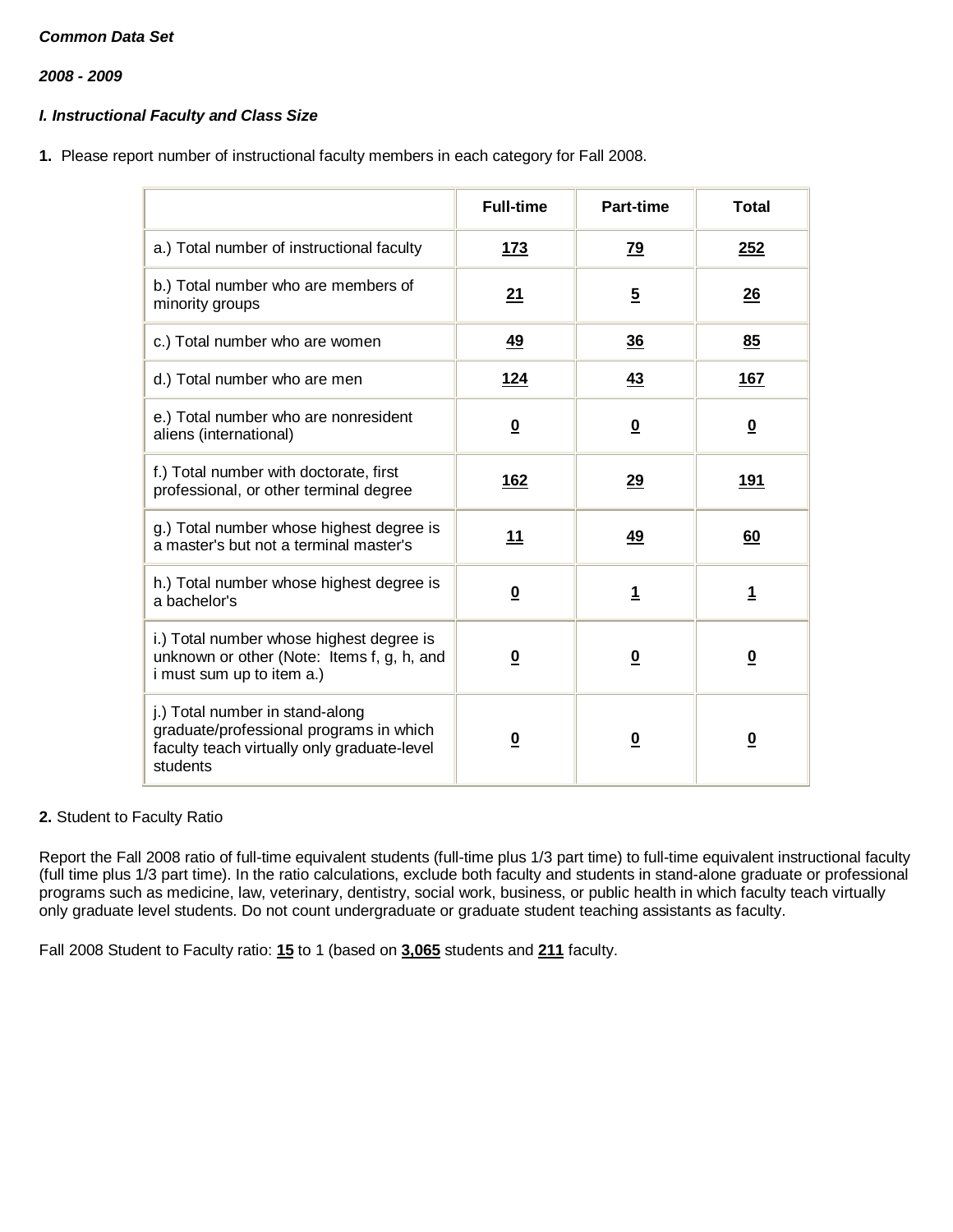### *2008 - 2009*

### **3.** Undergraduate Class Size

In the table below, please use the following definitions to report information about the size of classes and class sections offered in the Fall 2008 term.

*Class Sections:* A class section is an organized course offered for credit, identified by discipline and number, meeting at a stated time or times in a classroom or similar setting, and not a subsection such as a laboratory or discussion session. Undergraduate class sections are defined as any sections in which at least one degree-seeking undergraduate student is enrolled for credit. Exclude distance learning classes and noncredit classes and individual instruction such as dissertation or thesis research, music instruction, or one-to-one readings. Exclude students in independent study, co-operative programs, internships, foreign language taped tutor sessions, practicums, and all students in one-on-one classes. Each class section should be counted only once and should not be duplicated because of course catalog cross-listings.

*Class Subsections:* A class subsection includes any subsection of a course, such as laboratory, recitation, and discussion subsections that are supplementary in nature and are scheduled to meet separately from the lecture portion of the course. Undergraduate subsections are defined as any subsections of courses in which degree-seeking undergraduate students enrolled for credit. As above, exclude noncredit classes and individual instruction such as dissertation or thesis research, music instruction, or one-to-one readings. Each class subsection should be counted only once and should not be duplicated because of cross-listings.

### **Number of Class Sections with Undergraduates Enrolled**

|                                      | $2 - 9$   | $10 - 19$        | $20 - 29$  | 30-39 | 40-49                   | 50-99     | $100+$                  | Total      |
|--------------------------------------|-----------|------------------|------------|-------|-------------------------|-----------|-------------------------|------------|
| <b>CLASS</b><br><b>SECTIONS</b>      | <u>88</u> | <u>176</u>       | <u>229</u> | 80    | 27                      | <u>18</u> | $\overline{\mathbf{0}}$ | 618        |
|                                      | $2 - 9$   | $10 - 19$        | 20-29      | 30-39 | 40-49                   | 50-99     | $100+$                  | Total      |
| <b>CLASS SUB-</b><br><b>SECTIONS</b> | 40        | $\underline{51}$ | 46         | ÷     | $\overline{\mathbf{0}}$ | <u>0</u>  | <u>0</u>                | <u>138</u> |

## **Undergraduate Class Size (provide numbers)**